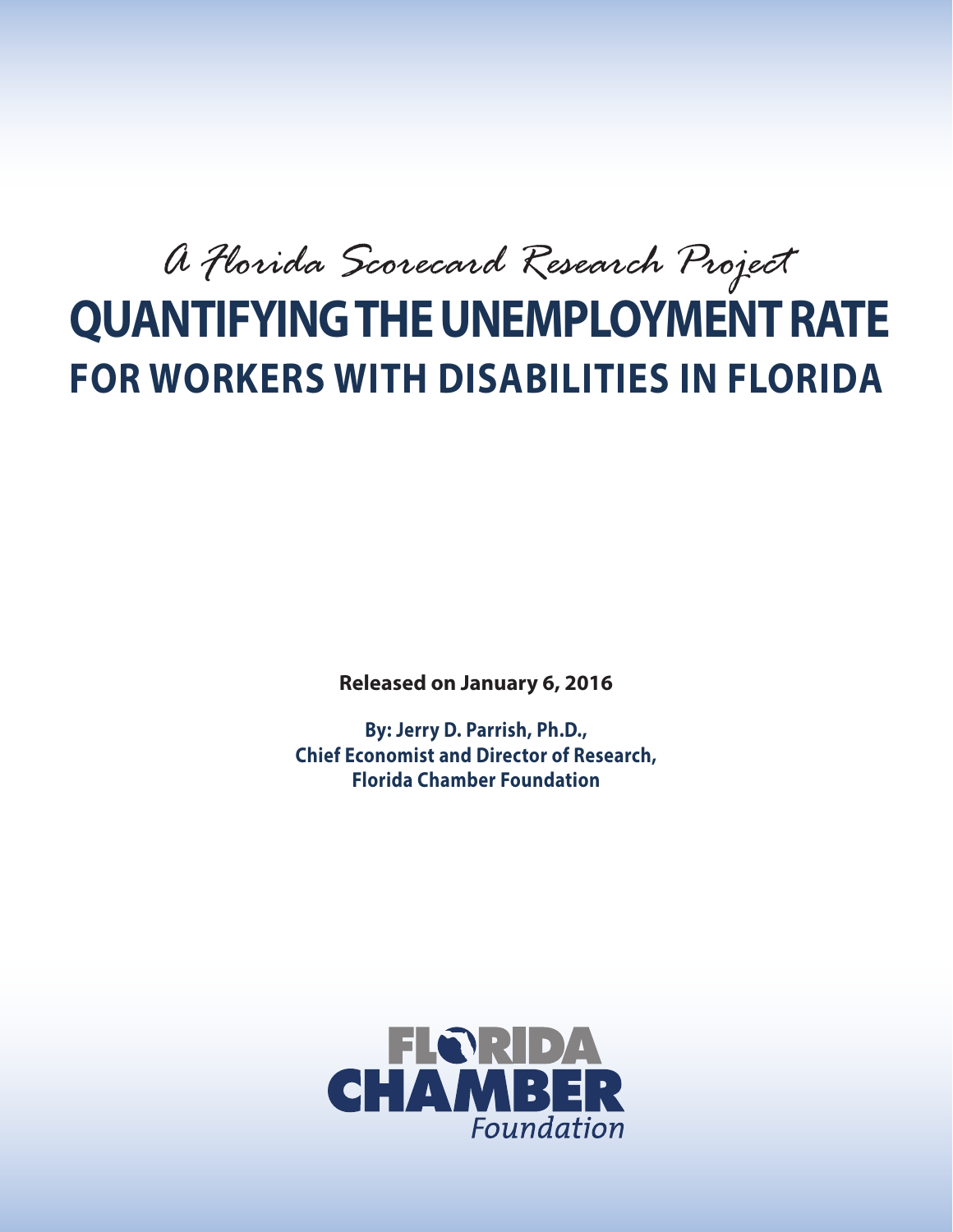### **EXECUTIVE SUMMARY**

As Florida prepares for its future workforce including the continuing retirement of baby boomers, each component of the potential workforce can contribute to the estimated two million additional jobs needed in Florida by 2030. One component of the workforce analyzed here is the population of Floridians with disabilities. There is no regularly-published data on the employment and unemployment rates for Floridians with disabilities. Indeed, the only monthly data available is at a national level. To establish a starting point that can be used for future analysis of the effectiveness of programs designed to help Floridians with disabilities who want to work, this paper estimates both a state-wide unemployment rate for persons with disabilities (PWDs) in Florida as well as unemployment rates for individual counties.

There are more than 1.13 million<sup>1</sup> Floridians with disabilities in the age range of 16 to 65 – the typical age group looked at for potential workforce. Currently 62.9 percent of Floridians with disabilities are not in the workforce, therefore they are not counted in the calculation of the unemployment rate, because only those looking for work recently are included in the "unemployed" category. Whether they are not in the workforce because they have given up looking for work or for some other reason, this translates to more than 700,000 Floridians with disabilities who are not in the workforce according to the latest data available.

Results show that during 2014, the annual average overall unemployment rate was 6.3 percent in Florida. The calculated unemployment rate for Floridians with disabilities, using data for Florida's 40 mostpopulated counties, was 18.1 percent. When comparing the county-level distributions of unemployment rates for Florida's population with a disability and for those without disability, the unemployment rates for those without disability are concentrated in a smaller range around the statewide overall rate, with a relatively low standard deviation. Those county-level unemployment rates for Floridians with a disability have a much-wider range and are in most cases substantially higher. This variability could be due to multiple reasons such as difference in resources available to help find employment, differences in types of disabilities, and measurement error. This unknown variability calls for further research in order to find out what can explain the substantially higher variation.

This newly-produced data will be used on The Florida Scorecard and will offer Florida policymakers a new tool to help quantify the amount of progress Florida makes over the next several years in utilizing Floridians with disabilities in the state's workforce.

<sup>1</sup> This calculation uses data from the 40 most-populated counties in Florida that are reported in the American Community Survey (ACS) for 2014. Therefore the statewide total would be higher.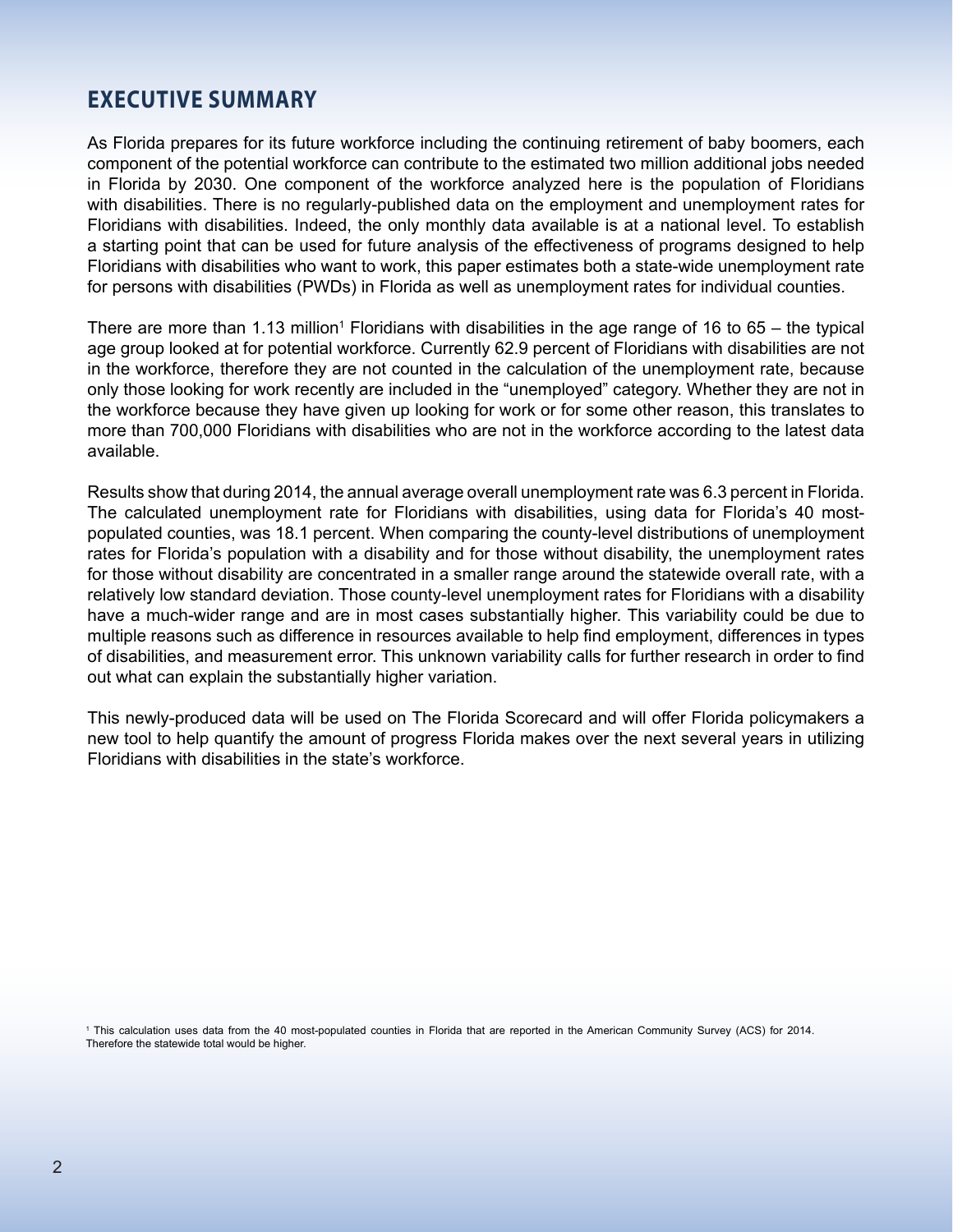### **UNEMPLOYMENT RATE FOR WORKERS WITH DISABILITIES**

As Florida prepares for the future, it will be faced with the retirement of substantial numbers of baby boomers, a changing economy, and the addition of up to 6 million new residents by 2030. These future changes call for mobilizing and training workers for the expected additional 2 million jobs needed during that time. Therefore it is important to know as much as possible about each component of the current and future Florida workforce. One group of the workforce that may provide substantial opportunities for Florida employers is persons with disabilities who want to work.

However, there exists no known regular reporting of the amount of workers and potential workers in Florida who have a disability. Indeed, there is no regularly-published data that quantifies statistics such as this group's unemployment rate at the state and county level in Florida.

There is, however, monthly data from the U.S. Bureau of Labor Statistics, which publishes a monthly national unemployment rate for individuals with a disability<sup>2</sup>. The data series starts in June 2008. The data shows that the unemployment rate for individuals with a disability is higher than the overall rate in the U.S. Both series include individuals 16 years and older<sup>3</sup>, with the latest data included being the November 2015 estimates.



The data used to estimate both series are from the Current Population Survey (CPS), conducted for the Bureau of Labor Statistics (BLS) by the U.S. Census Bureau. The questions used in the survey are shown in Appendix 1. The survey population is approximately 60,000 households nationwide. To be included in the numbers, the respondents must report<sup>4</sup> the presence of someone 16 or older in their household with a disability.

<sup>&</sup>lt;sup>2</sup> Data series is LNU04074597, from FRED (Federal Reserve Economic Data), Federal Reserve Bank of St. Louis

 <sup>3</sup> Note that these series use 16 years and older, while those used later in this paper use 16 to 65 years

 <sup>4</sup> Reporting is voluntary, therefore under-reporting could result in an underestimate of the actual number of individuals in the population who have a

disability. In this paper, "without a disability" is equivalent to "no reported disability."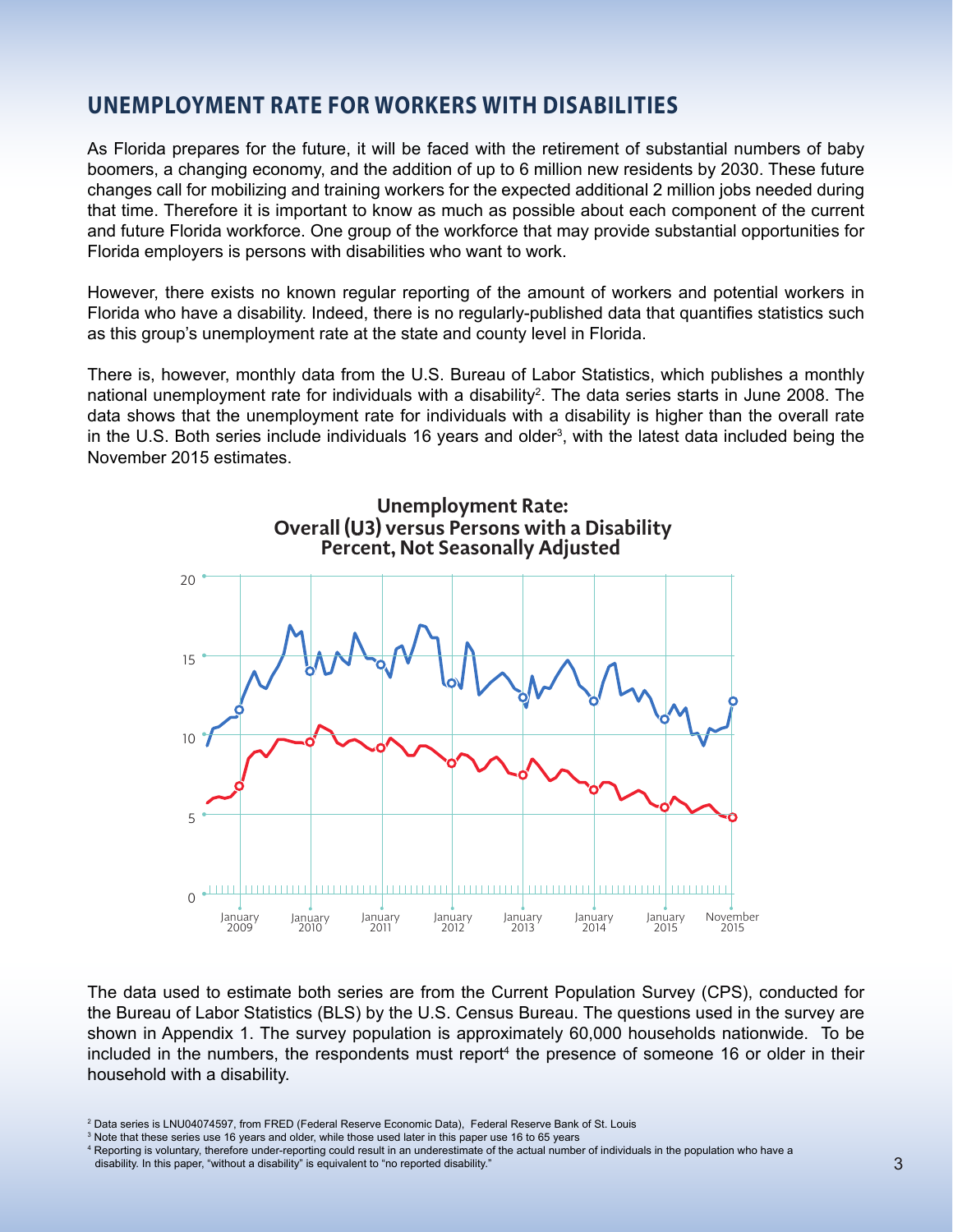### **EMPLOYMENT CHARACTERISTICS OF PERSONS WITH DISABILITIES**

A useful tool for Florida policymakers would be a detailed, regularly-published unemployment rate for persons with disabilities (PWDs) in this state, so that analyzing the data could show where policies are making a difference in helping those persons with disabilities that want to work find jobs. To create a reliable estimate, the population of individuals with disabilities was analyzed.

When it comes to employment, there are substantial differences between individuals with a disability and the group that do not have a disability. A large percentage of the PWD population is not in the labor force<sup>5</sup>. In Florida, that percentage is 62.9 percent. This data comes from the Bureau of Labor Statistics, which estimates data on persons with disabilities only in the 40 most-populated counties in Florida $^6$ . The charts showing this group will be labeled "40-County Florida".

Also of significance is the difference in percentage between the non-disabled population and the population with disabilities in the category "Employed". Only 30.4 percent of the PWD population is employed, compared to 73.5 percent of the population without a disability in the 16 to 65-year-old category. This difference of 43.1 percentage points is substantial – if the individuals with disabilities desire to work, it could be a potential source of workforce for Florida employers and could help fill some of the gaps left as large numbers of workers leave the workforce over the next few years for retirement.



The calculations show that 30.4 percent of PWDs are employed, 6.7 percent are unemployed, and 62.9 percent are not in the labor force. Compared to what we know about Florida's population in these same counties, Floridians with disabilities have a much smaller percentage employed, and a much higher percentage that are not in the labor force. Appendix 2 shows data by category.

4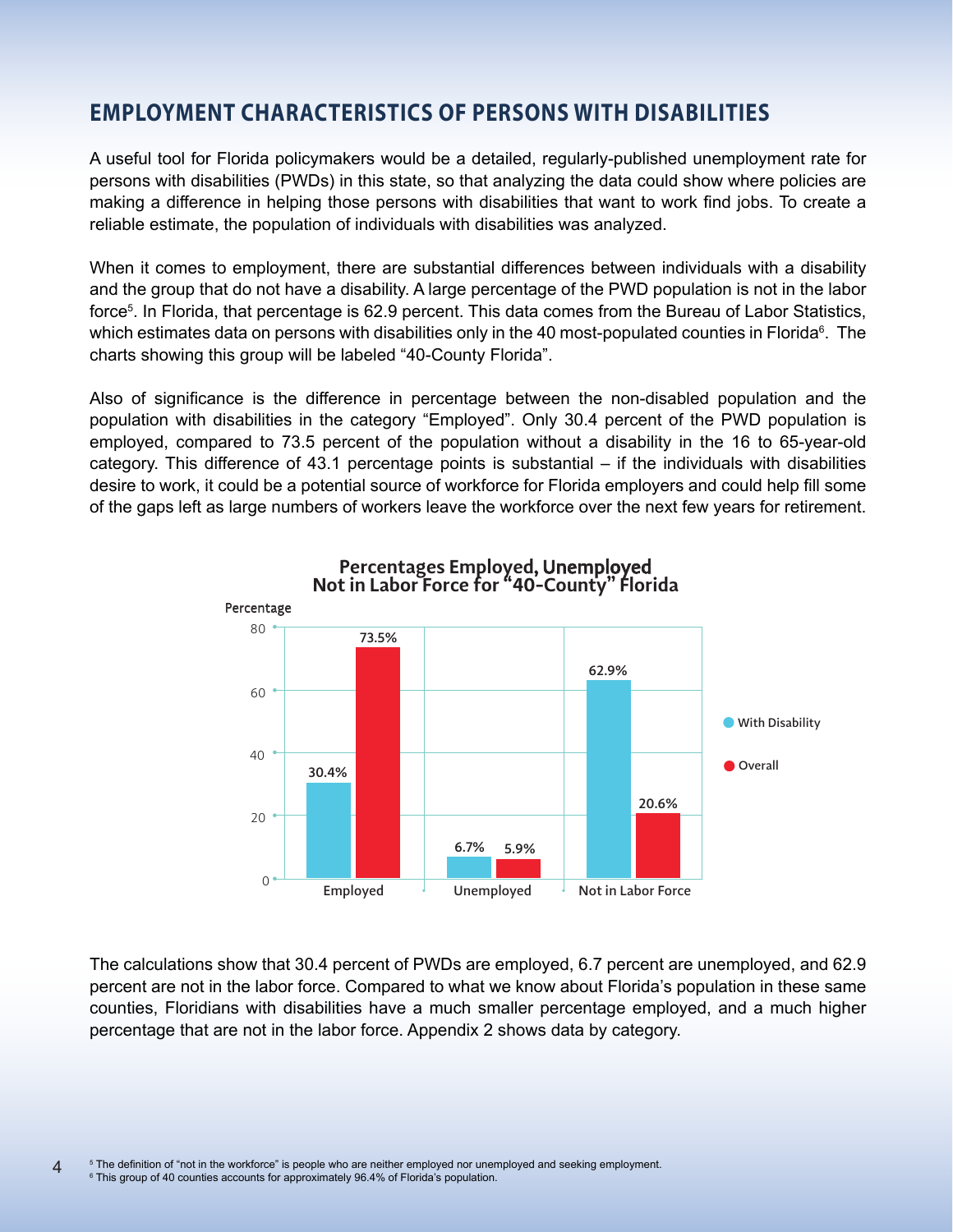

Within this population of Floridians with disabilities, there are several different types of disabilities – each with differing challenges for both employers and employees. The chart below shows the percentages employed by type of disability, as categorized by the U.S. Bureau of Labor Statistics. This chart indicates percentages actually employed in the 16 to 65 age range. One can see that those with a hearing disability have the highest employment percentage, with more than half of those who want to work having employment. Appendices 3 through 5 show the details.



#### **Percent Employed by Type of Disability**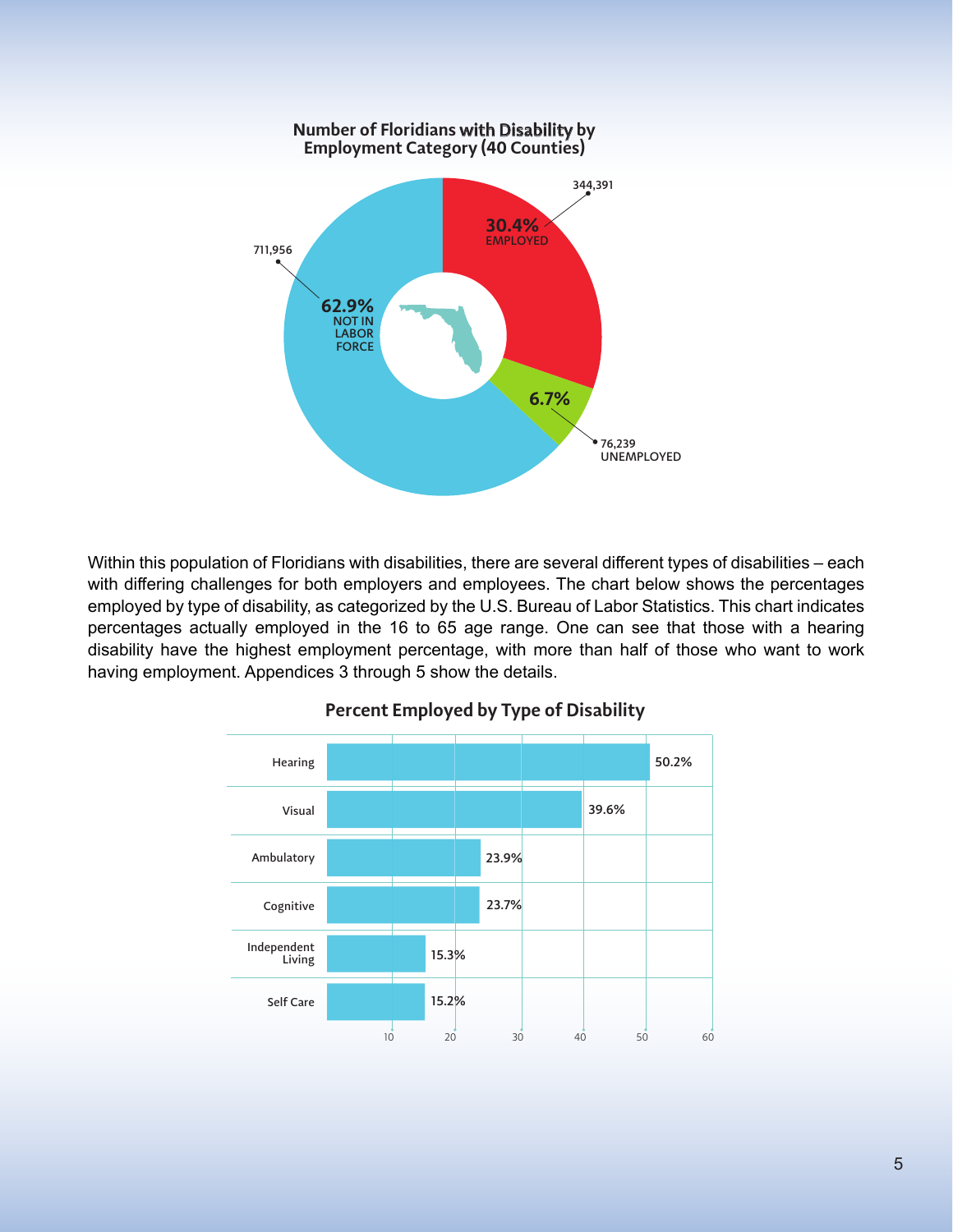When dividing the group of individuals with disabilities by age and race, the below statistics indicate that although there are differences between the groups, each has an estimated percent employed within the range of 25.1 to 38.2 percent.



**Percent Employed by** Select Groups

The data also provides an opportunity to compare Florida to the U.S. and other large states. Note that in each of the categories, the state of Texas has higher employment percentages for individuals with disabilities than does the Florida, California, and the U.S. as a whole, and Florida has the lowest of any of this group in each of these categories.



#### **Percent Employed by Type of Disability**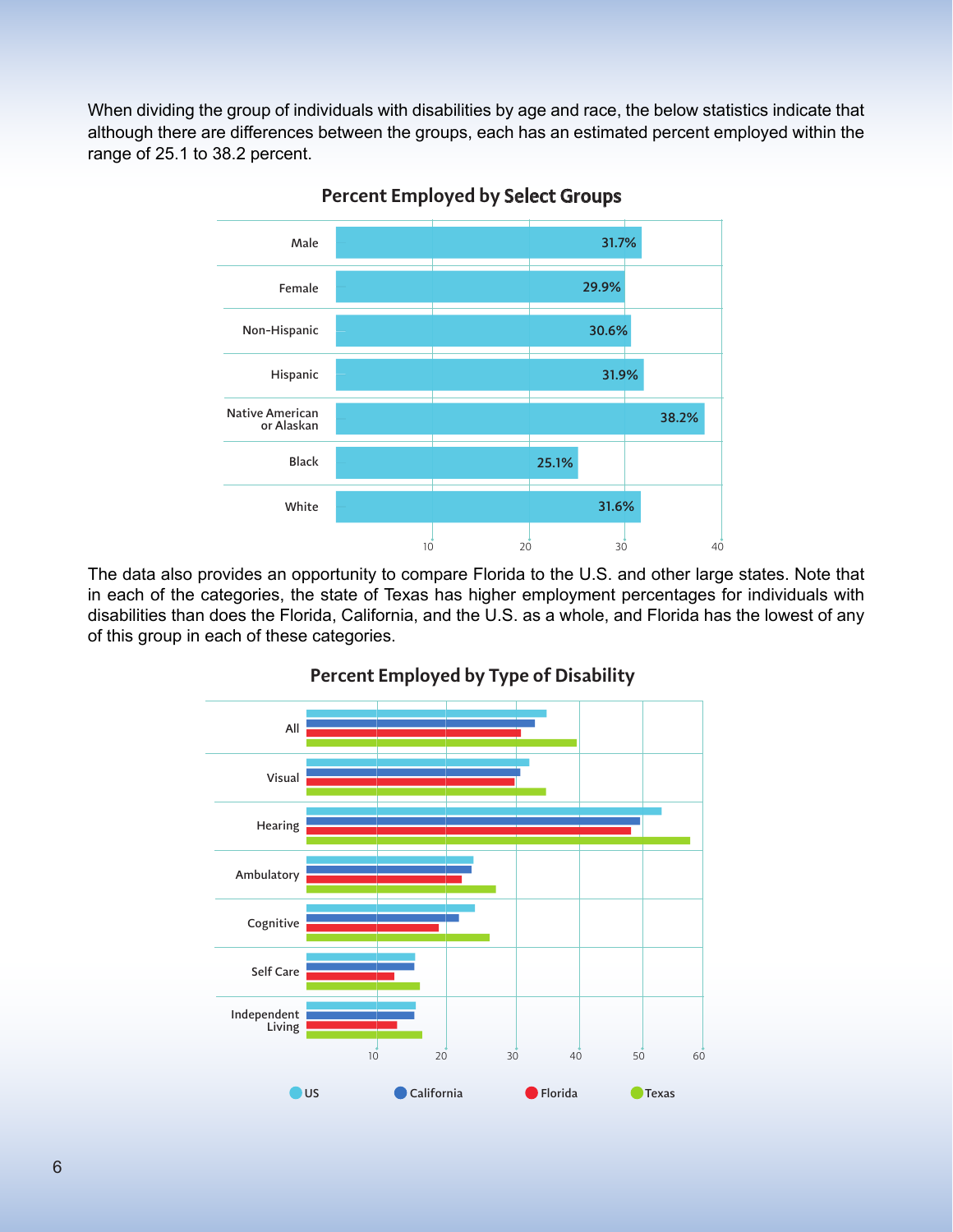# **THE AMERICAN COMMUNITY SURVEY (ACS) 40-COUNTY DATA**

The American Community Survey (ACS) data from the U.S. Census Bureau<sup>7</sup> provides information on Florida's 40 most-populous counties, although there is no detailed employment data for Florida's leastpopulated 27 counties. Using this info, found in Appendix 6, the unemployment rate in 2014 for Floridians with disabilities was calculated for Florida's 40 most-populated counties and is shown in the following table.

|                     | <b>2014 OVERALL</b><br><b>UNEMPLOYMENT RATE</b> | <b>2014 UNEMPLOYMENT</b><br><b>RATE FOR FLORIDIANS</b><br><b>WITH DISABILITIES</b> |
|---------------------|-------------------------------------------------|------------------------------------------------------------------------------------|
| <b>ALACHUA</b>      | 5.2%                                            | 12.8%                                                                              |
| <b>BAY</b>          | 6.3%                                            | 14.5%                                                                              |
| <b>BREVARD</b>      | 6.9%                                            | 20.7%                                                                              |
| <b>BROWARD</b>      | 5.8%                                            | 21.3%                                                                              |
| <b>CHARLOTTE</b>    | 6.7%                                            | 21.8%                                                                              |
| <b>CITRUS</b>       | 8.5%                                            | 24.4%                                                                              |
| <b>CLAY</b>         | 5.7%                                            | 19.2%                                                                              |
| <b>COLLIER</b>      | 5.9%                                            | 6.2%                                                                               |
| <b>COLUMBIA</b>     | 6.5%                                            | 13.3%                                                                              |
| <b>DUVAL</b>        | 6.7%                                            | 15.1%                                                                              |
| <b>ESCAMBIA</b>     | 6.3%                                            | 14.6%                                                                              |
| <b>FLAGLER</b>      | 7.5%                                            | 21.3%                                                                              |
| <b>HERNANDO</b>     | 7.9%                                            | 29.5%                                                                              |
| <b>HIGHLANDS</b>    | 8.2%                                            | 29.7%                                                                              |
| HILLSBOROUGH        | 5.8%                                            | 15.8%                                                                              |
| <b>INDIAN RIVER</b> | 7.8%                                            | 36.9%                                                                              |
| <b>LAKE</b>         | 6.4%                                            | 28.7%                                                                              |
| LEE                 | 6.0%                                            | 22.1%                                                                              |
| <b>LEON</b>         | 5.5%                                            | 16.8%                                                                              |
| <b>MANATEE</b>      | 5.7%                                            | 11.3%                                                                              |
| <b>MARION</b>       | 7.3%                                            | 21.6%                                                                              |
| <b>MARTIN</b>       | 6.1%                                            | 11.0%                                                                              |
| <b>MIAMI-DADE</b>   | 6.8%                                            | 18.8%                                                                              |
| <b>MONROE</b>       | 4.1%                                            | 3.0%                                                                               |
| <b>NASSAU</b>       | 5.8%                                            | 21.6%                                                                              |
| <b>OKALOOSA</b>     | 5.1%                                            | 6.8%                                                                               |
| <b>ORANGE</b>       | 5.8%                                            | 20.0%                                                                              |
| <b>OSCEOLA</b>      | 6.7%                                            | 18.7%                                                                              |
| <b>PALM BEACH</b>   | 5.9%                                            | 17.8%                                                                              |
| <b>PASCO</b>        | 6.7%                                            | 17.6%                                                                              |
| <b>PINELLAS</b>     | 5.8%                                            | 17.0%                                                                              |
| <b>POLK</b>         | 7.1%                                            | 23.2%                                                                              |
| <b>PUTNAM</b>       | 8.7%                                            | 18.1%                                                                              |
| ST. JOHNS           | 4.7%                                            | 7.4%                                                                               |
| <b>ST. LUCIE</b>    | 8.0%                                            | 17.3%                                                                              |
| <b>SANTA ROSA</b>   | 5.4%                                            | 12.5%                                                                              |
| <b>SARASOTA</b>     | 5.8%                                            | 11.7%                                                                              |
| <b>SEMINOLE</b>     | 5.6%                                            | 21.4%                                                                              |
| <b>SUMTER</b>       | 7.7%                                            | 2.6%                                                                               |
| <b>VOLUSIA</b>      | 6.7%                                            | 15.9%                                                                              |

#### **Percent Unemployed By County in Florida**

7 Both the ACS and CPS use a "similar set of six questions to identify persons with disabilities" https://adata.org/factsheet/sources-disability-data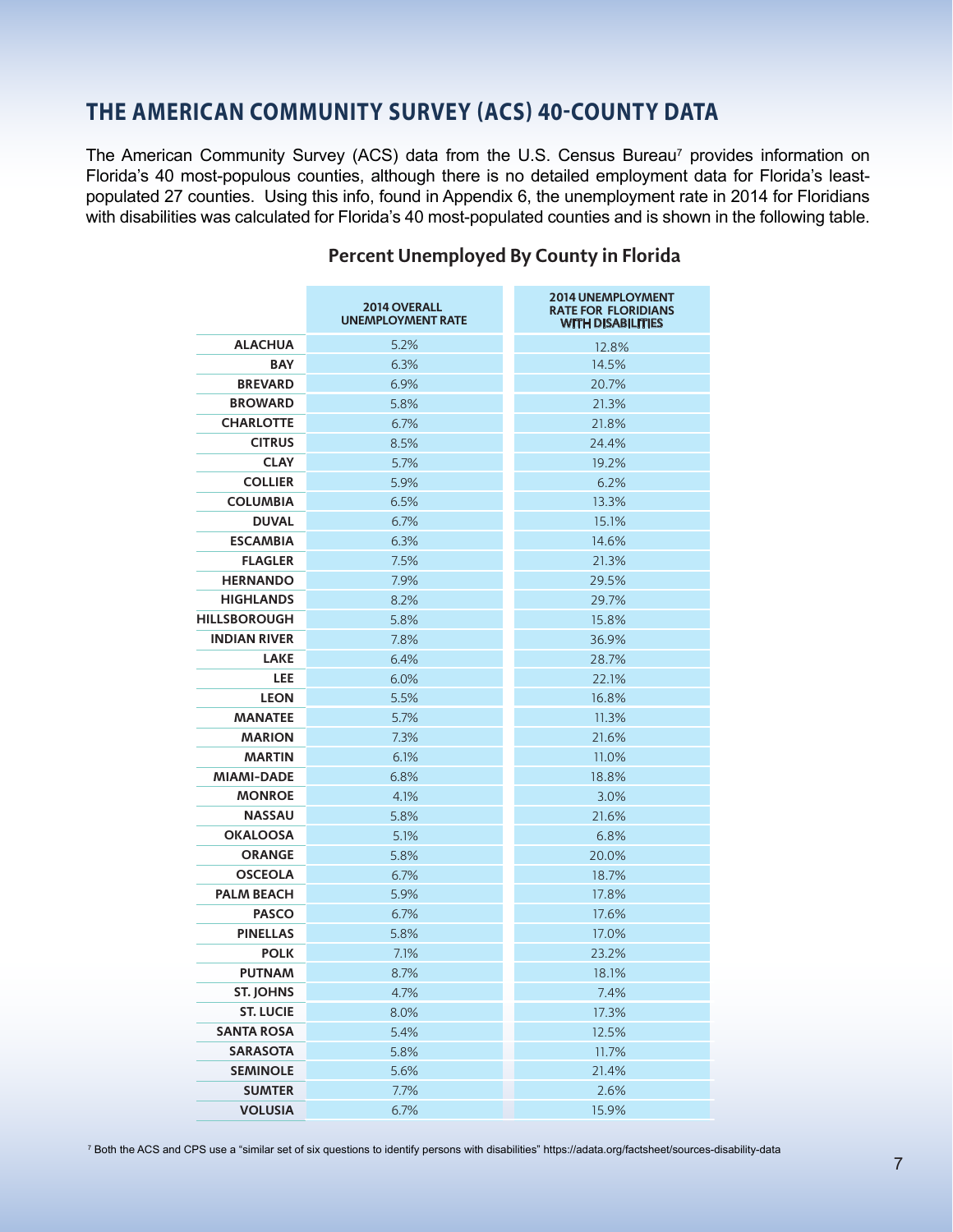Using both these estimates of unemployment rates for the 40 counties with data from ACS, the probability distribution functions for both these series were constructed and placed on the following chart.



**Distributions of 2014 Unemployment Rates for Counties**

What is very clear from this chart, using data for the highest-population Florida counties, is that the variability in unemployment rates for individuals with disabilities is many times higher than for the standard overall unemployment rate. One can see that the chart shows a substantially higher mean unemployment rate, as well as substantial variation in the county rates. Whether this means inconsistencies in programs to help individuals with disabilities around the state, or perhaps some other reason, the differences are very large.

## **ESTIMATING THE UNEMPLOYMENT RATE FOR FLORIDA'S 27 LOWEST-POPULATION COUNTIES**

The percentage of Florida's population in the 40 most-populous Florida counties is 96.4 percent. Of the population in Florida during the 2014 calendar year<sup>8</sup>, the 27 counties without current data whose unemployment rate for persons with disabilities, which are estimated below, account for an estimated 712,900 people. Therefore, although this method may produce less precise estimates than ideal, the overall percentage of this area compared to the high population counties suggests that this would not be a large issue statewide. This estimate was created using the median ratio of unemployment rate for individuals with disabilities as a multiple of the published U-3<sup>9</sup> unemployment rate for that county. Note that these estimates at the county level could have wide confidence intervals. The estimates for the county unemployment rate for the population with disabilities are in the chart below, beside the official 2014 overall unemployment rate<sup>10</sup> for each of Florida's 27 counties that are not covered by the ACS survey.

8

<sup>10</sup> Bureau of Labor Statistics data. "laucnty14" data set.

<sup>8</sup> The estimated population was 19.7 million in 2014

<sup>9</sup> The U3 rate is the officially recognized rate of unemployment and is the most commonly-used measure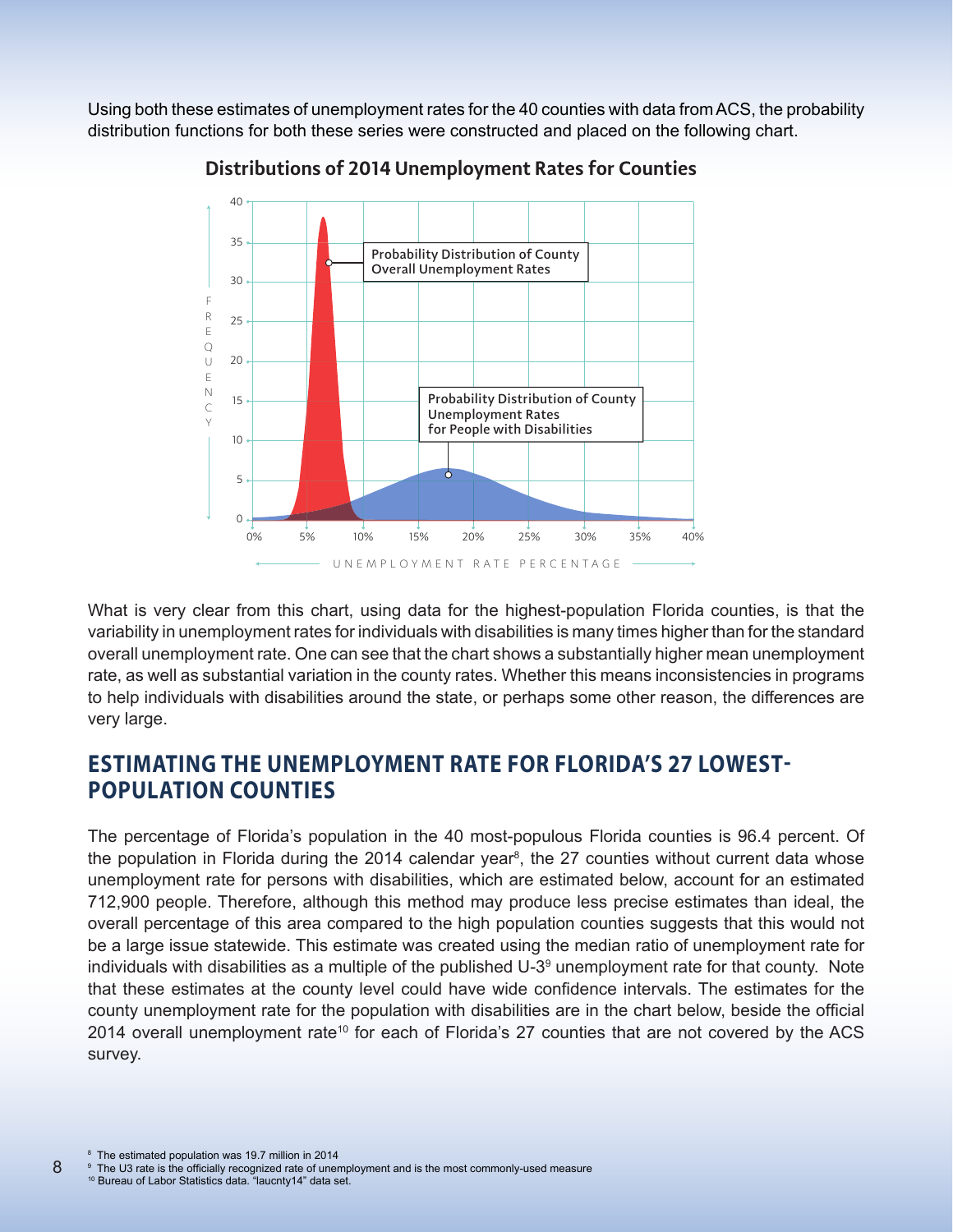|                   | <b>2014 OVERALL</b><br><b>UNEMPLOYMENT RATE</b> | <b>2014 UNEMPLOYMENT RATE FOR</b><br><b>FLORIDIANS WITH DISABILITIES</b> |
|-------------------|-------------------------------------------------|--------------------------------------------------------------------------|
| <b>BAKER</b>      | 6.3%                                            | 17.3%                                                                    |
| <b>BRADFORD</b>   | 5.6%                                            | 15.3%                                                                    |
| <b>CALHOUN</b>    | 6.9%                                            | 18.9%                                                                    |
| <b>DESOTO</b>     | 7.1%                                            | 19.5%                                                                    |
| <b>DIXIE</b>      | 7.5%                                            | 20.6%                                                                    |
| <b>FRANKLIN</b>   | 5.5%                                            | 15.1%                                                                    |
| <b>GADSDEN</b>    | 8.0%                                            | 21.9%                                                                    |
| <b>GILCHRIST</b>  | 6.5%                                            | 17.8%                                                                    |
| <b>GLADES</b>     | 7.2%                                            | 19.7%                                                                    |
| <b>GULF</b>       | 6.0%                                            | 16.4%                                                                    |
| <b>HAMILTON</b>   | 7.8%                                            | 21.4%                                                                    |
| <b>HARDEE</b>     | 7.7%                                            | 21.1%                                                                    |
| <b>HENDRY</b>     | 10.6%                                           | 29.0%                                                                    |
| <b>HOLMES</b>     | 6.8%                                            | 18.6%                                                                    |
| <b>JACKSON</b>    | 6.4%                                            | 17.5%                                                                    |
| <b>JEFFERSON</b>  | 6.5%                                            | 17.8%                                                                    |
| <b>LAFAYETTE</b>  | 5.2%                                            | 14.2%                                                                    |
| <b>LEVY</b>       | 6.9%                                            | 18.9%                                                                    |
| <b>LIBERTY</b>    | 6.5%                                            | 17.8%                                                                    |
| <b>MADISON</b>    | 7.4%                                            | 20.3%                                                                    |
| <b>OKEECHOBEE</b> | 7.3%                                            | 20.0%                                                                    |
| <b>SUWANEE</b>    | 6.2%                                            | 17.0%                                                                    |
| <b>TAYLOR</b>     | 7.0%                                            | 19.2%                                                                    |
| <b>UNION</b>      | 6.0%                                            | 16.4%                                                                    |
| <b>WAKULLA</b>    | 5.2%                                            | 14.2%                                                                    |
| <b>WALTON</b>     | 5.3%                                            | 14.5%                                                                    |
| <b>WASHINGTON</b> | 6.7%                                            | 18.4%                                                                    |

#### **Percent Unemployed By County in Florida**

### **FLORIDA'S FUTURE**

As Florida's policymakers look to help Florida's individuals with disabilities, they will be able to use this data as a benchmark for future evaluation of their policies. There are policies that can directly help this population, and they are often the same policies that help other populations in Florida, including improving education, improving health, and reducing poverty in the state.

The chart on the next page shows that Florida has made substantial progress in raising the percentages of high school graduation rates, especially for those with disabilities. High-school graduation rates by this calculation (See Appendix for data from Florida's Department of Education) have increased, but the percentage increase is substantially higher for students with disabilities. From 40.0 percent in the 2009- 10 school year to 55.1 percent in the most recent data available – that's more than a 37 percent (and more than 15 percentage-point) increase. Data is shown in Appendix 7.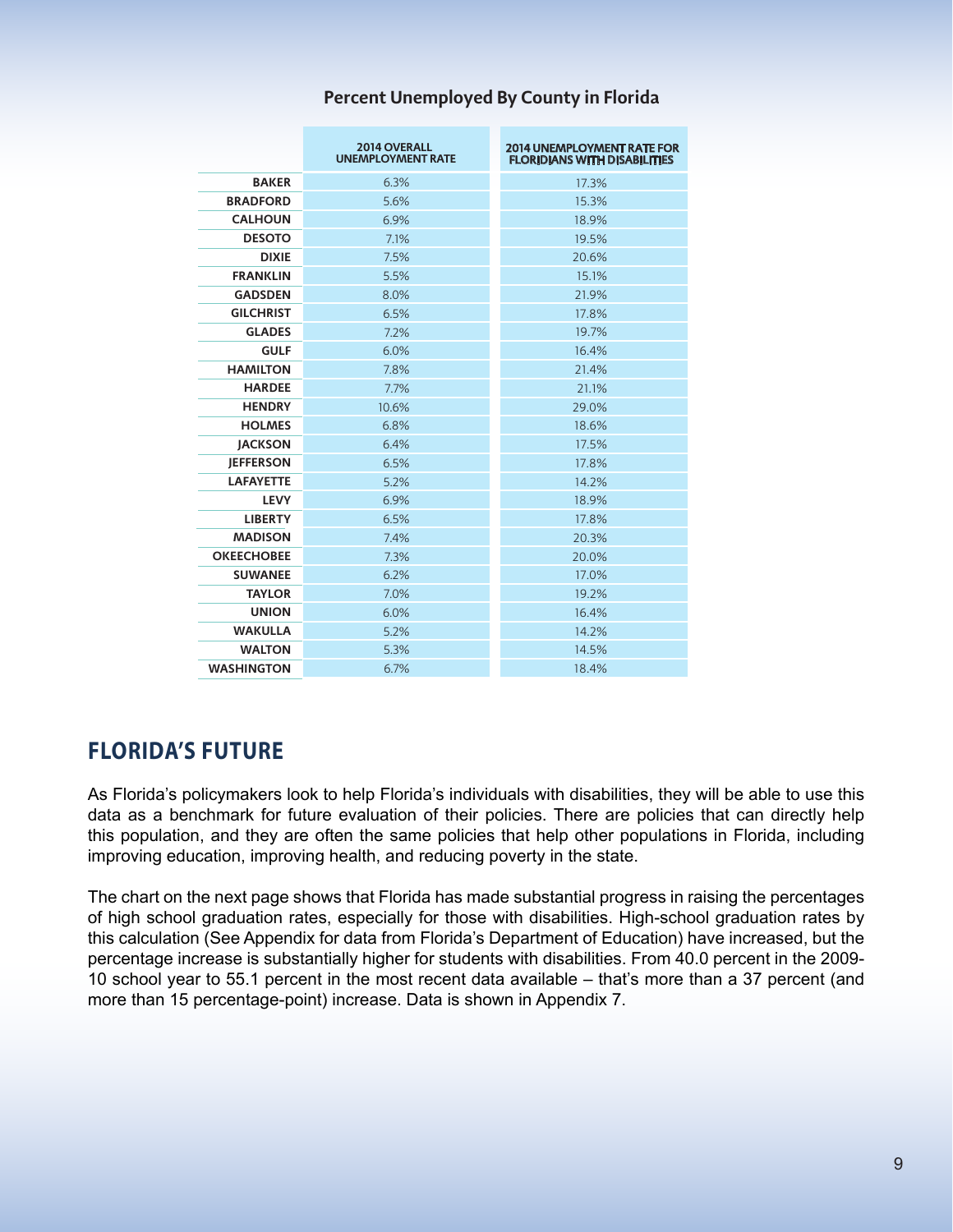

#### **Florida High School Graduation Rates**

Increased high school graduation rates can have substantial impacts on lifetime earning ability and therefore the ability to live independently. Another thing that can have a substantial impact on individuals with disabilities and Florida's future is the reduction of poverty in our state. There is a connection between poverty and disability, in that if you reduce poverty you reduce the incidence of disability. Also, if you reduce disability, you reduce the number of people in poverty. There are multiple reasons for the connection, including that those in poverty may not have adequate nutrition and health care to avoid some types of disability, and those who have one or more disabilities may not have the same earning potential as those without disabilities.

Many studies confirm the correlation between poverty and disability. In a recent article<sup>11</sup> reviewing the literature on the connection between poverty a having a disability published in the Journal of Disability Policy Studies, the author examines the links between having a disability and being in poverty. The Center for Poverty Research at the University of California at Davis indicates that the U.S. poverty rate for individuals with a disability was 29 percent in 2014, compared to only 12 percent for those without a disability<sup>12</sup>.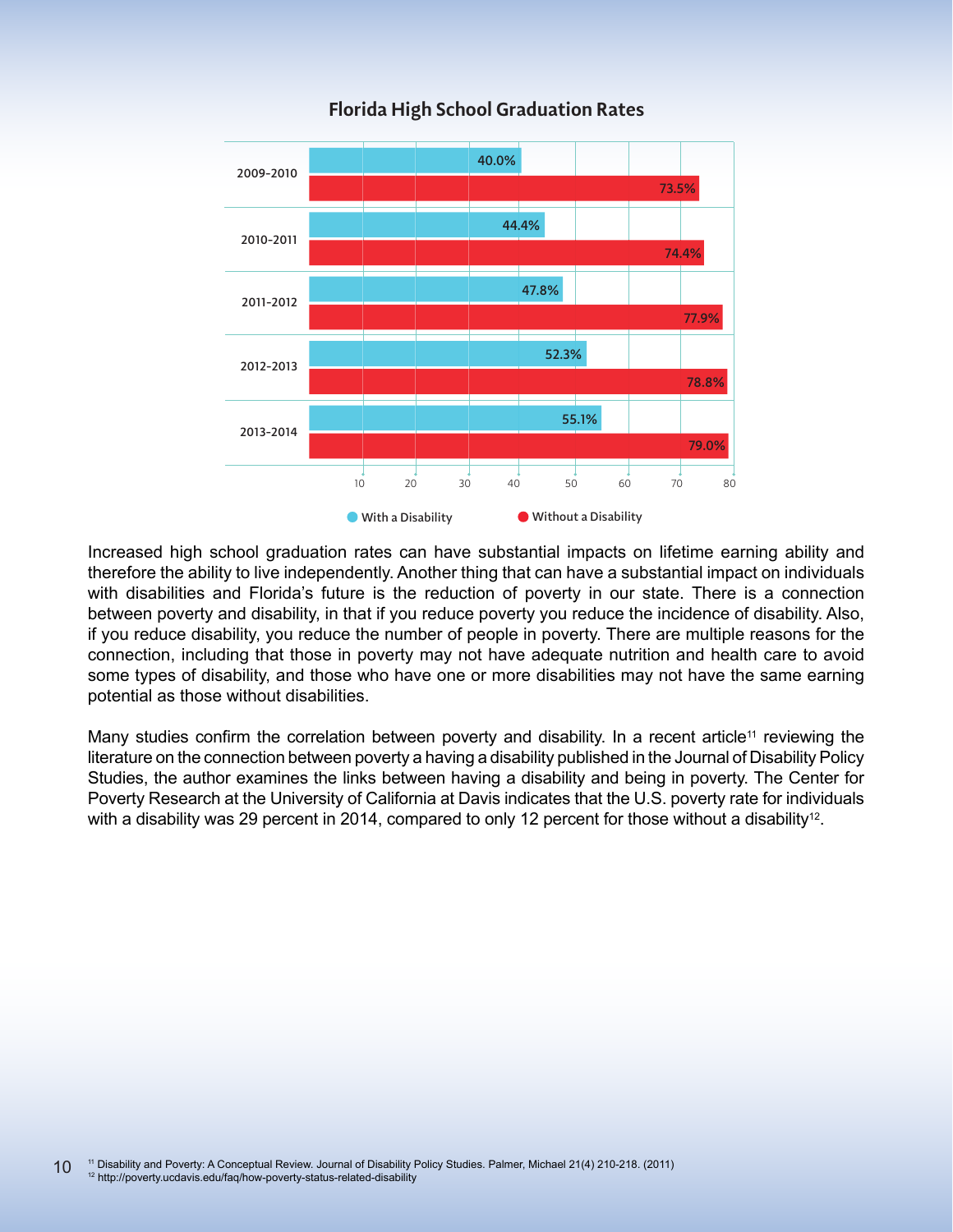# **CONCLUSION**

This report analyzes the employment and unemployment status of Floridians with disabilities. Using available data, state and county-level estimates were calculated for persons with disabilities in Florida's 40 most populated counties. Florida's calculated unemployment rate for individuals with disabilities was 18.1 percent during 2014. Data from the U.S. Bureau of Labor Statistics indicate that Florida's 2014 overall unemployment rate was 6.3 percent during the same time period. One of the most interesting results is that there is not only a higher unemployment rate for Floridians with disabilities, but the variability in rates (measured by range and by standard deviation) across counties is substantially higher for individuals with disabilities than for the overall rate.

Using information from those 40 counties, an estimate for unemployment of persons with disabilities was created for Florida's 27 least-populated counties and information for all of Florida's 67 counties will be accessible for Florida policymakers through inclusion on The Florida Scorecard. The Florida Chamber Foundation will continue to research and report about policies that impact employment in Florida, helping Florida prepare for the future.

#### **This research was funded in part by a grant from The Able Trust.**

**For information on the report findings, contact Jerry D. Parrish, Ph.D., Chief Economist and Director of Research, Florida Chamber Foundation at jparrish@flfoundation.org or 850-521-1283.**

**Visit the Florida Chamber Foundation website at www.flfoundation.org or call us at 877-521-1230.**

**Report available for download at www.floridachamber.com/research.**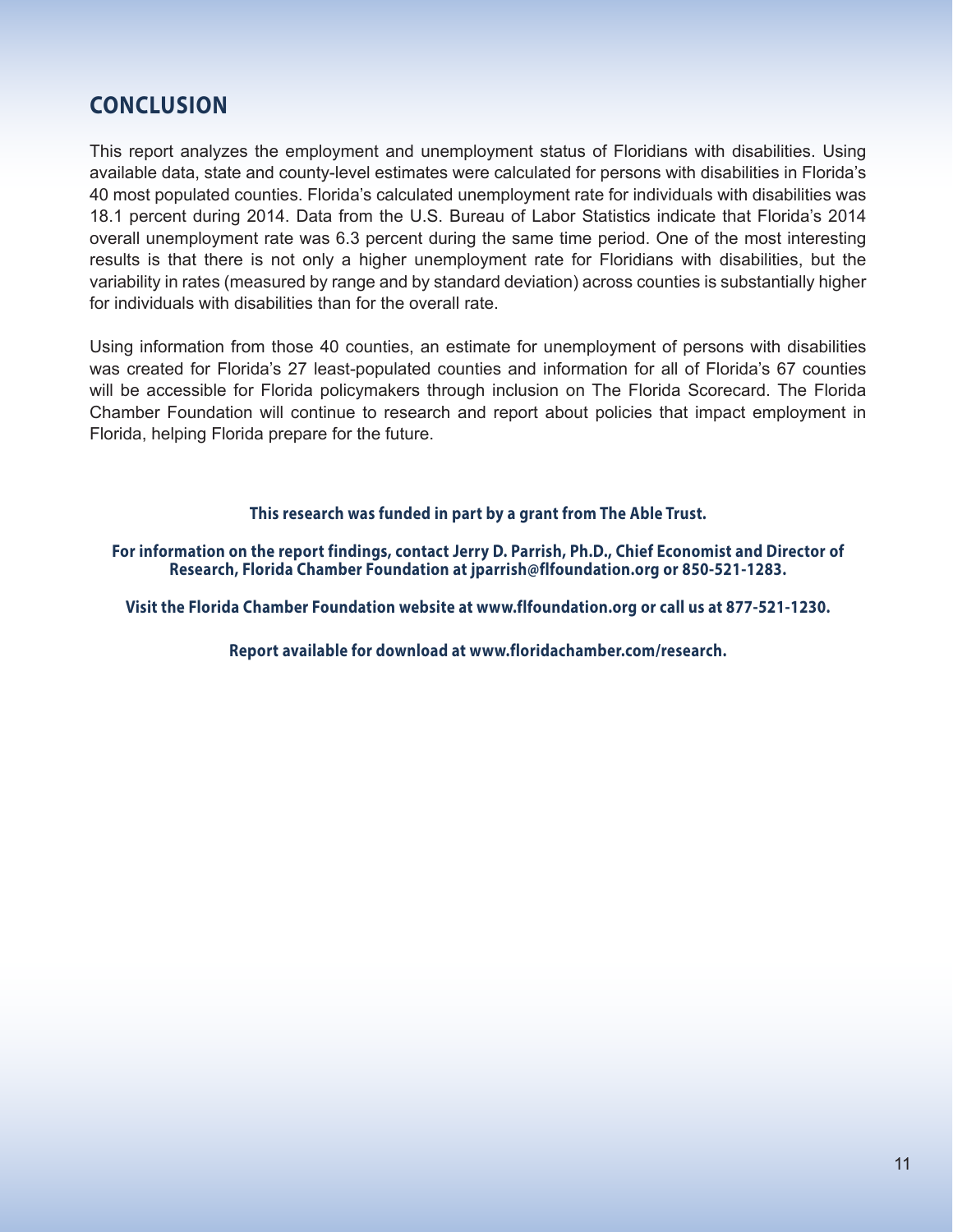### **APPENDIX 1. QUESTIONS USED IN THE SURVEY TO ESTIMATE DISABLED PERSONS BY U.S. CENSUS BUREAU ON CURRENT POPULATION SURVEY (CPS).**

The CPS uses a set of six questions to identify persons with disabilities. In the CPS, persons are classified as having a disability if there is a response of "yes" to any of these questions. The disability questions appear in the CPS in the following format:

 This month we want to learn about people who have physical, mental, or emotional conditions that cause serious difficulty with their daily activities. Please answer for household members who are 15 years old or over.

--Is anyone deaf or does anyone have serious difficulty hearing?

--Is anyone blind or does anyone have serious difficulty seeing even when wearing glasses?

 --Because of a physical, mental, or emotional condition, does anyone have serious difficulty concentrating, remembering, or making decisions?

--Does anyone have serious difficulty walking or climbing stairs?

--Does anyone have difficulty dressing or bathing?

--Because of a physical, mental, or emotional condition, does anyone have difficulty doing errands alone such as visiting a doctor's office or shopping?

The CPS questions for identifying individuals with disabilities are only asked of household members who are age 15 and older. Each of the questions ask the respondent whether anyone in the household has the condition described, and if the respondent replies "yes," they are then asked to identify everyone in the household who has the condition. Labor force measures from the CPS are tabulated for persons age 16 and older. More information on the disability questions and the limitations of the CPS disability data is available on the BLS website at www.bls.gov/cps/cpsdisability\_faq.htm.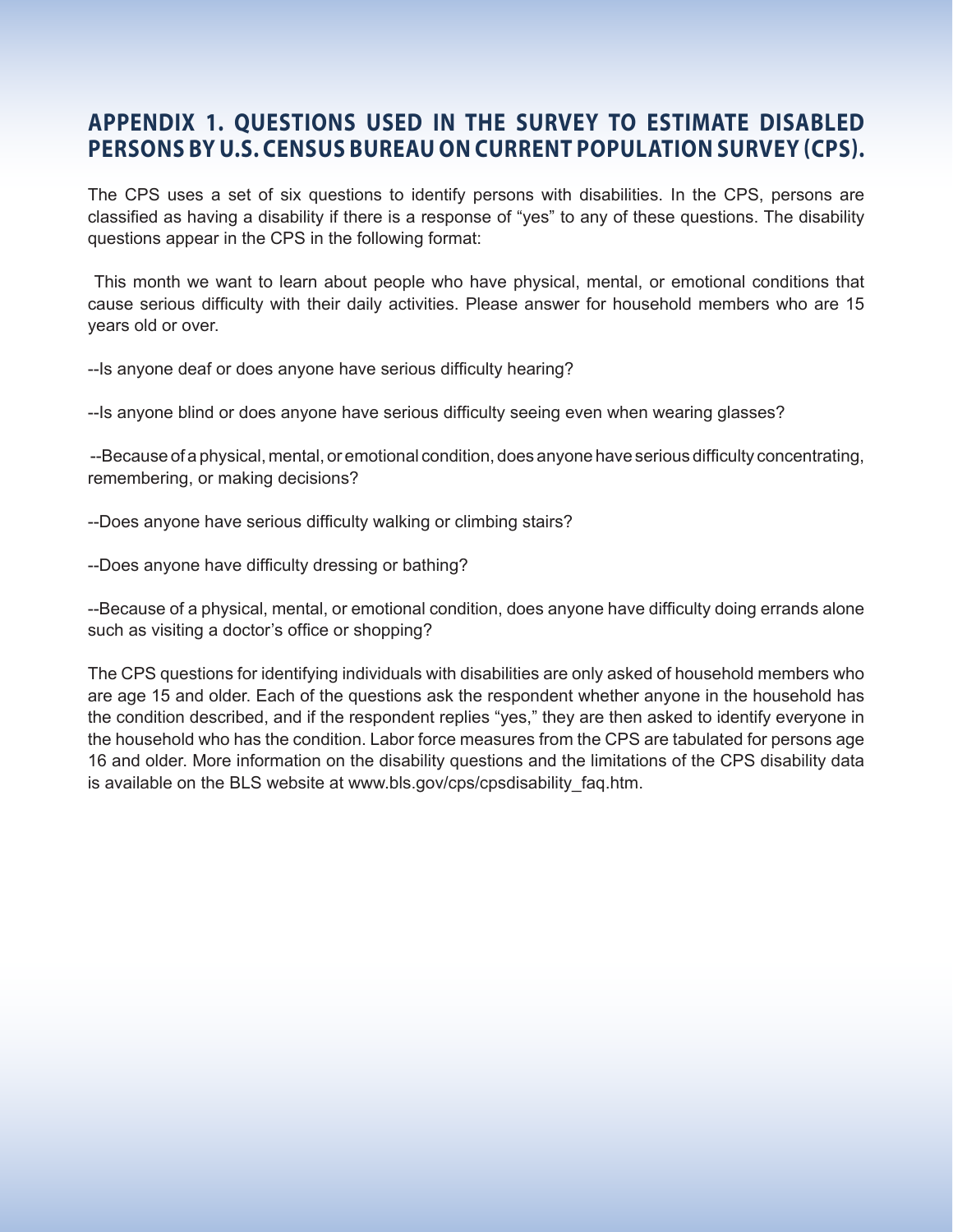# **Categories and Percentages by County**

|                     | <b>EMPLOYED</b> | <b>EMPLOYED</b><br><b>PERCENT</b> | <b>UNEMPLOYED</b> | <b>UNEMPLOYED</b><br><b>PERCENT</b> | <b>NOT IN</b><br><b>LABOR FORCE</b> | <b>NOT IN</b><br><b>LABOR FORCE</b><br><b>PERCENT</b> | <b>TOTAL</b> |
|---------------------|-----------------|-----------------------------------|-------------------|-------------------------------------|-------------------------------------|-------------------------------------------------------|--------------|
| <b>ALACHUA</b>      | 3,550           | 26.7%                             | 5,521             | 3.9%                                | 9,213                               | 69.4%                                                 | 13,284       |
| <b>BAY</b>          | 5,492           | 33.4%                             | 928               | 5.7%                                | 10,003                              | 60.9%                                                 | 16,423       |
| <b>BREVARD</b>      | 10,159          | 27.8%                             | 2,645             | 7.2%                                | 23,728                              | 65.0%                                                 | 36,532       |
| <b>BROWARD</b>      | 32,594          | 34.0%                             | 8,841             | 9.2%                                | 54,379                              | 56.8%                                                 | 95,814       |
| <b>CHARLOTTE</b>    | 3,486           | 25.7%                             | 972               | 7.2%                                | 9,090                               | 67.1%                                                 | 13,548       |
| <b>CITRUS</b>       | 2,059           | 17.1%                             | 663               | 5.5%                                | 9,349                               | 77.5%                                                 | 12,071       |
| <b>CLAY</b>         | 4,682           | 32.7%                             | 1,111             | 7.8%                                | 8,521                               | 59.5%                                                 | 14,314       |
| <b>COLLIER</b>      | 5,568           | 45.7%                             | 365               | 3.0%                                | 6,258                               | 51.3%                                                 | 12,191       |
| <b>COLUMBIA</b>     | 1,816           | 30.3%                             | 278               | 4.6%                                | 3,901                               | 65.1%                                                 | 5,995        |
| <b>DUVAL</b>        | 24,540          | 35.0%                             | 4,379             | 6.3%                                | 41,109                              | 58.7%                                                 | 70,028       |
| <b>ESCAMBIA</b>     | 5,335           | 26.2%                             | 909               | 4.5%                                | 14,142                              | 69.4%                                                 | 20,386       |
| <b>FLAGLER</b>      | 2,088           | 25.2%                             | 565               | 6.8%                                | 5,637                               | 68.0%                                                 | 8,290        |
| <b>HERNANDO</b>     | 2,110           | 15.4%                             | 885               | 6.5%                                | 10,695                              | 78.1%                                                 | 13,690       |
| <b>HIGHLANDS</b>    | 1,299           | 19.0%                             | 548               | 8.0%                                | 4,980                               | 72.9%                                                 | 6,827        |
| <b>HILLSBOROUGH</b> | 24,209          | 33.7%                             | 4,538             | 6.3%                                | 43,034                              | 60.0%                                                 | 71,781       |
| <b>INDIAN RIVER</b> | 1,767           | 20.4%                             | 1,035             | 11.9%                               | 5,862                               | 67.7%                                                 | 8,664        |
| <b>LAKE</b>         | 7,105           | 34.1%                             | 2,861             | 13.7%                               | 10,852                              | 52.1%                                                 | 20,818       |
| <b>LEE</b>          | 8,997           | 25.2%                             | 2,549             | 7.1%                                | 24,163                              | 67.7%                                                 | 35,709       |
| <b>LEON</b>         | 7,556           | 46.3%                             | 1,530             | 9.4%                                | 7,241                               | 44.3%                                                 | 16,327       |
| <b>MANATEE</b>      | 5,176           | 29.4%                             | 658               | 3.7%                                | 11,743                              | 66.8%                                                 | 17,577       |
| <b>MARION</b>       | 4,787           | 19.2%                             | 1,317             | 5.3%                                | 18,788                              | 75.5%                                                 | 24,892       |
| <b>MARTIN</b>       | 2,941           | 35.5%                             | 363               | 4.4%                                | 4,980                               | 60.1%                                                 | 8,284        |
| <b>MIAMI-DADE</b>   | 34,683          | 29.6%                             | 8,029             | 6.9%                                | 74,336                              | 63.5%                                                 | 117,048      |
| <b>MONROE</b>       | 2,565           | 47.9%                             | 79                | 1.5%                                | 2,715                               | 50.7%                                                 | 5,359        |
| <b>NASSAU</b>       | 1,529           | 25.7%                             | 421               | 7.1%                                | 3,988                               | 67.2%                                                 | 5,938        |
| <b>OKALOOSA</b>     | 4,624           | 32.6%                             | 336               | 2.4%                                | 9,227                               | 65.0%                                                 | 14,187       |
| <b>ORANGE</b>       | 22,139          | 33.5%                             | 5,537             | 8.4%                                | 38,411                              | 58.1%                                                 | 66,087       |
| <b>OSCEOLA</b>      | 6,072           | 28.8%                             | 1,400             | 6.6%                                | 13,625                              | 64.6%                                                 | 21,097       |
| <b>PALM BEACH</b>   | 23,074          | 34.9%                             | 4,989             | 7.6%                                | 38,009                              | 57.5%                                                 | 66,072       |
| <b>PASCO</b>        | 9,128           | 24.1%                             | 1,949             | 5.2%                                | 26,745                              | 70.7%                                                 | 37,822       |
| <b>PINELLAS</b>     | 21,022          | 30.6%                             | 4,295             | 6.2%                                | 43,479                              | 63.2%                                                 | 68,796       |
| <b>POLK</b>         | 11,514          | 26.8%                             | 3,478             | 8.1%                                | 27,944                              | 65.1%                                                 | 42,936       |
| <b>PUTNAM</b>       | 1,874           | 25.0%                             | 414               | 5.5%                                | 5,205                               | 69.5%                                                 | 7,493        |
| <b>ST. JOHNS</b>    | 4,422           | 42.3%                             | 354               | 3.4%                                | 5,667                               | 54.3%                                                 | 10,443       |
| <b>ST. LUCIE</b>    | 6,856           | 28.1%                             | 1,432             | 5.9%                                | 16,138                              | 66.1%                                                 | 24,426       |
| <b>SANTA ROSA</b>   | 4,057           | 31.2%                             | 578               | 4.4%                                | 8,366                               | 64.3%                                                 | 13,001       |
| <b>SARASOTA</b>     | 4,829           | 23.4%                             | 638               | 3.1%                                | 15,142                              | 73.5%                                                 | 20,609       |
| <b>SEMINOLE</b>     | 6,863           | 26.3%                             | 1,870             | 7.2%                                | 17,348                              | 66.5%                                                 | 26,081       |
| <b>SUMTER</b>       | 1,551           | 23.0%                             | 42                | 0.6%                                | 5,155                               | 76.4%                                                 | 6,748        |
| <b>VOLUSIA</b>      | 10,273          | 29.4%                             | 1,937             | 5.5%                                | 22,788                              | 65.1%                                                 | 34,998       |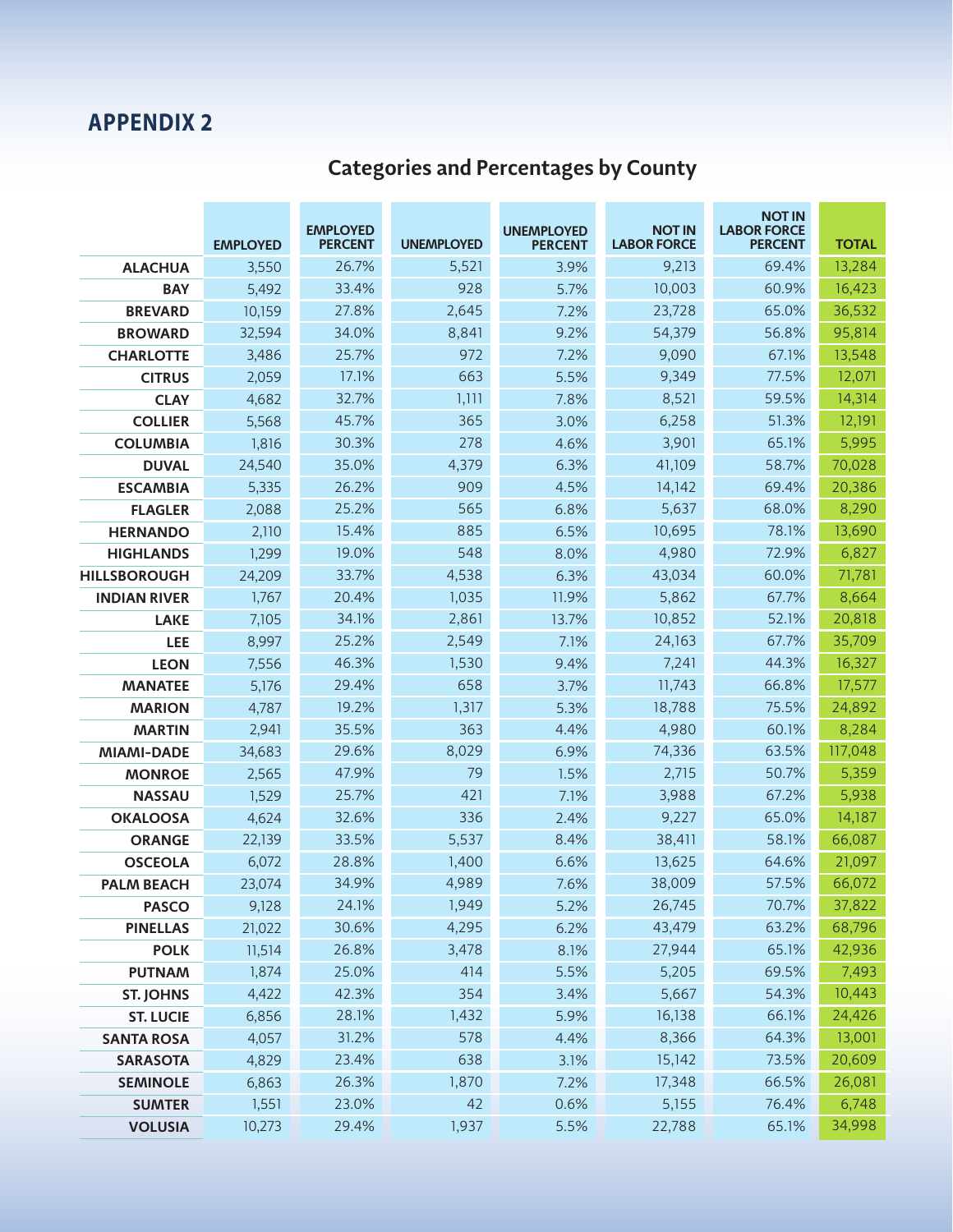# **Employed by Type of Disability, By County**

|                     | <b>HEARING</b><br><b>DIFFICULTY</b> | <b>VISION</b><br><b>DIFFICULTY</b> | <b>COGNITIVE</b><br><b>DIFFICULTY</b> | <b>AMBULATORY</b><br><b>DIFFICULTY</b> | <b>SELF-CARE</b><br><b>DIFFICULTY</b> | <b>INDEPENDENT</b><br><b>LIVING</b><br><b>DIFFICULTY</b> | <b>NO</b><br><b>DISABILITY</b> |
|---------------------|-------------------------------------|------------------------------------|---------------------------------------|----------------------------------------|---------------------------------------|----------------------------------------------------------|--------------------------------|
| <b>ALACHUA</b>      | 523                                 | 789                                | 564                                   | 1,763                                  | 163                                   | 593                                                      | 105,889                        |
| <b>BAY</b>          | 1.444                               | 1,647                              | 1,811                                 | 2,506                                  | 476                                   | 709                                                      | 65,601                         |
| <b>BREVARD</b>      | 2,311                               | 1,582                              | 4,559                                 | 3,563                                  | 587                                   | 1,735                                                    | 200,859                        |
| <b>BROWARD</b>      | 8,154                               | 7,926                              | 7,089                                 | 12,683                                 | 2,181                                 | 4,117                                                    | 829,147                        |
| <b>CHARLOTTE</b>    | 1,324                               | 758                                | 740                                   | 1,192                                  | 243                                   | 412                                                      | 45,961                         |
| <b>CITRUS</b>       | 472                                 | 518                                | 328                                   | 691                                    | $\overline{0}$                        | 279                                                      | 36,343                         |
| <b>CLAY</b>         | 1,182                               | 170                                | 2,019                                 | 2,058                                  | 134                                   | 960                                                      | 75,500                         |
| <b>COLLIER</b>      | 1,514                               | 1,742                              | 1,578                                 | 1,354                                  | 318                                   | 695                                                      | 125,830                        |
| <b>COLUMBIA</b>     | 384                                 | 500                                | 112                                   | 820                                    | $\Omega$                              | $\overline{0}$                                           | 21,114                         |
| <b>DUVAL</b>        | 6,221                               | 6,086                              | 5,846                                 | 9,642                                  | 2,161                                 | 4,235                                                    | 366,439                        |
| <b>ESCAMBIA</b>     | 1,700                               | 845                                | 2,117                                 | 1,814                                  | 265                                   | 656                                                      | 121,229                        |
| <b>FLAGLER</b>      | 1,008                               | 518                                | 443                                   | 763                                    | 62                                    | 261                                                      | 32,028                         |
| <b>HERNANDO</b>     | 290                                 | 626                                | 399                                   | 922                                    | 60                                    | 425                                                      | 53,373                         |
| <b>HIGHLANDS</b>    | 165                                 | 363                                | 237                                   | 548                                    | 192                                   | 270                                                      | 26,763                         |
| <b>HILLSBOROUGH</b> | 7,716                               | 7,212                              | 4,911                                 | 8,272                                  | 1,972                                 | 3,680                                                    | 571,239                        |
| <b>INDIAN RIVER</b> | 628                                 | 663                                | 338                                   | 1,379                                  | 300                                   | 413                                                      | 48,054                         |
| <b>LAKE</b>         | 2,482                               | 1,271                              | 2,416                                 | 2,371                                  | 477                                   | 882                                                      | 107,843                        |
| LEE                 | 3,253                               | 1,957                              | 1,775                                 | 3,058                                  | 426                                   | 1,117                                                    | 243,794                        |
| <b>LEON</b>         | 1,529                               | 1,401                              | 2,771                                 | 2,808                                  | 1,156                                 | 1,439                                                    | 126,558                        |
| <b>MANATEE</b>      | 1,627                               | 707                                | 2,578                                 | 1,428                                  | 150                                   | 815                                                      | 128,903                        |
| <b>MARION</b>       | 1,104                               | 1,285                              | 661                                   | 2,316                                  | 312                                   | 1,085                                                    | 104,461                        |
| <b>MARTIN</b>       | 1,160                               | 211                                | 787                                   | 1,007                                  | 263                                   | 461                                                      | 55,224                         |
| <b>MIAMI-DADE</b>   | 7,974                               | 10,291                             | 9,917                                 | 12,345                                 | 2,403                                 | 6,027                                                    | 1,138,550                      |
| <b>MONROE</b>       | 665                                 | 803                                | 389                                   | 1,172                                  | 269                                   | 494                                                      | 33,783                         |
| <b>NASSAU</b>       | 197                                 | 759                                | 60                                    | 638                                    | $\overline{0}$                        | $\theta$                                                 | 28,574                         |
| <b>OKALOOSA</b>     | 1,565                               | 466                                | 1,410                                 | 1,884                                  | 258                                   | 353                                                      | 74,803                         |
| <b>ORANGE</b>       | 5,371                               | 4,381                              | 7,998                                 | 6,413                                  | 1,853                                 | 5,147                                                    | 568,069                        |
| <b>OSCEOLA</b>      | 1,556                               | 1,497                              | 2,666                                 | 1,799                                  | 354                                   | 297                                                      | 121,353                        |
| <b>PALM BEACH</b>   | 6,973                               | 6,228                              | 6,213                                 | 8,298                                  | 1,759                                 | 3,309                                                    | 561,113                        |
| <b>PASCO</b>        | 2,033                               | 2,096                              | 2,835                                 | 3,407                                  | 644                                   | 1,328                                                    | 168,694                        |
| <b>PINELLAS</b>     | 5,910                               | 4,880                              | 4,997                                 | 8,377                                  | 1,652                                 | 3,227                                                    | 371,302                        |
| <b>POLK</b>         | 3,088                               | 3,439                              | 3,699                                 | 3,250                                  | 829                                   | 1,512                                                    | 221,633                        |
| <b>PUTNAM</b>       | 247                                 | 848                                | 702                                   | 443                                    | 348                                   | 139                                                      | 20,690                         |
| <b>ST. JOHNS</b>    | 1,045                               | 745                                | 948                                   | 1,921                                  | 625                                   | 1,103                                                    | 87,431                         |
| <b>ST. LUCIE</b>    | 1,649                               | 780                                | 2,361                                 | 2,618                                  | 835                                   | 1,401                                                    | 98,320                         |
| <b>SANTA ROSA</b>   | 1,339                               | 1,187                              | 987                                   | 956                                    | 184                                   | 410                                                      | 58,665                         |
| <b>SARASOTA</b>     | 1,221                               | 994                                | 979                                   | 1,932                                  | 180                                   | 621                                                      | 138,123                        |
| <b>SEMINOLE</b>     | 2,298                               | 1,502                              | 2,212                                 | 1,816                                  | 346                                   | 1,096                                                    | 196,052                        |
| <b>SUMTER</b>       | 974                                 | 260                                | 902                                   | 416                                    | 95                                    | 177                                                      | 17,145                         |
| <b>VOLUSIA</b>      | 2,540                               | 1,970                              | 3,093                                 | 4,448                                  | 927                                   | 2,507                                                    | 181,480                        |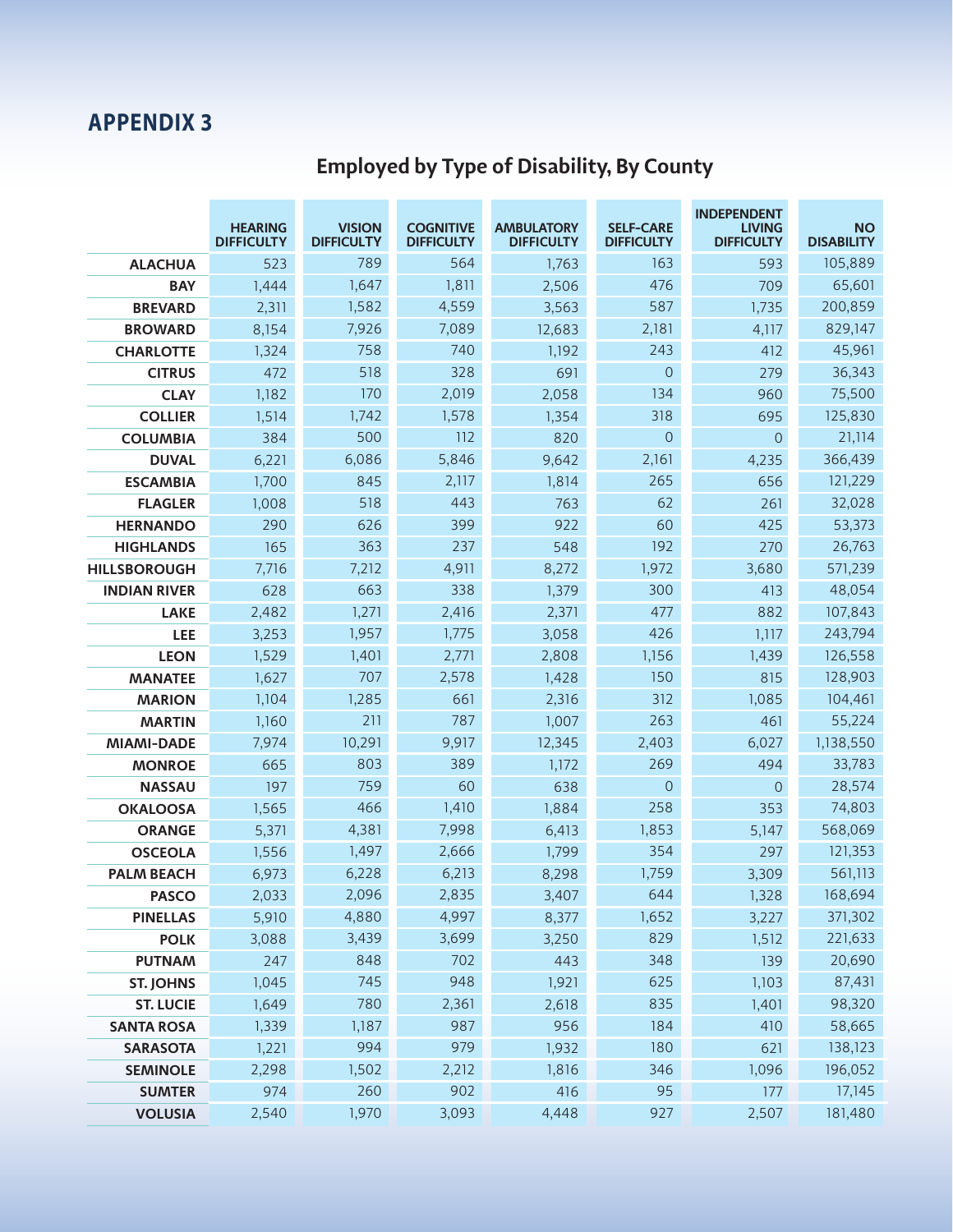# **Unemployed by Type of Disability, By County**

|                     | <b>HEARING</b><br><b>DIFFICULTY</b> | <b>VISION</b><br><b>DIFFICULTY</b> | <b>COGNITIVE</b><br><b>DIFFICULTY</b> | <b>AMBULATORY</b><br><b>DIFFICULTY</b> | <b>SELF-CARE</b><br><b>DIFFICULTY</b> | <b>INDEPENDENT</b><br><b>LIVING</b><br><b>DIFFICULTY</b> | <b>NO</b><br><b>DISABILITY</b> |
|---------------------|-------------------------------------|------------------------------------|---------------------------------------|----------------------------------------|---------------------------------------|----------------------------------------------------------|--------------------------------|
| <b>ALACHUA</b>      | $\overline{0}$                      | 30                                 | 187                                   | 372                                    | 61                                    | 178                                                      | 10,832                         |
| <b>BAY</b>          | 103                                 | 446                                | 371                                   | 252                                    | 103                                   | 222                                                      | 6,307                          |
| <b>BREVARD</b>      | 390                                 | 91                                 | 1,395                                 | 777                                    | 415                                   | 896                                                      | 18,769                         |
| <b>BROWARD</b>      | 1,084                               | 1,531                              | 4,316                                 | 4,079                                  | 1,554                                 | 2,372                                                    | 66,581                         |
| <b>CHARLOTTE</b>    | $\overline{0}$                      | 126                                | 541                                   | 216                                    | $\theta$                              | 563                                                      | 5,685                          |
| <b>CITRUS</b>       | 339                                 | 81                                 | 291                                   | 256                                    | $\theta$                              | 17                                                       | 4,377                          |
| <b>CLAY</b>         | 292                                 | 115                                | 680                                   | 459                                    | $\overline{0}$                        | 167                                                      | 8,964                          |
| <b>COLLIER</b>      | $\mathbf 0$                         | $\overline{0}$                     | 39                                    | 326                                    | $\overline{0}$                        | $\overline{0}$                                           | 8,564                          |
| <b>COLUMBIA</b>     | $\overline{0}$                      | 77                                 | $\overline{0}$                        | 73                                     | 128                                   | $\overline{0}$                                           | 2,868                          |
| <b>DUVAL</b>        | 877                                 | 1,135                              | 1,235                                 | 1,731                                  | 617                                   | 996                                                      | 31,234                         |
| <b>ESCAMBIA</b>     | 55                                  | 284                                | 532                                   | 302                                    | 48                                    | 267                                                      | 10,598                         |
| <b>FLAGLER</b>      | 51                                  | $\overline{0}$                     | 222                                   | 518                                    | 129                                   | 304                                                      | 1,944                          |
| <b>HERNANDO</b>     | 75                                  | 203                                | 619                                   | 139                                    | $\overline{0}$                        | 501                                                      | 5,071                          |
| <b>HIGHLANDS</b>    | 127                                 | $\overline{0}$                     | 63                                    | 358                                    | $\overline{0}$                        | $\overline{0}$                                           | 4,630                          |
| <b>HILLSBOROUGH</b> | 706                                 | 1,505                              | 1,800                                 | 1,706                                  | 478                                   | 685                                                      | 43,871                         |
| <b>INDIAN RIVER</b> | 60                                  | $\mathbf{O}$                       | 358                                   | 769                                    | 98                                    | 152                                                      | 4,350                          |
| <b>LAKE</b>         | 464                                 | 546                                | 870                                   | 1,076                                  | 804                                   | 714                                                      | 8,688                          |
| <b>LEE</b>          | 268                                 | 312                                | 1,293                                 | 1,561                                  | 355                                   | 700                                                      | 17,098                         |
| <b>LEON</b>         | 337                                 | 379                                | 638                                   | 564                                    | 228                                   | 312                                                      | 14,710                         |
| <b>MANATEE</b>      | 72                                  | 43                                 | 340                                   | 215                                    | 74                                    | 235                                                      | 8,369                          |
| <b>MARION</b>       | 247                                 | 436                                | 400                                   | 469                                    | $\overline{0}$                        | 159                                                      | 9,321                          |
| <b>MARTIN</b>       | 39                                  | 142                                | 324                                   | 142                                    | $\overline{0}$                        | $\overline{0}$                                           | 4,269                          |
| <b>MIAMI-DADE</b>   | 640                                 | 1,758                              | 3,759                                 | 3,063                                  | 879                                   | 1,820                                                    | 96,894                         |
| <b>MONROE</b>       | $\overline{0}$                      | 35                                 | 79                                    | $\theta$                               | $\overline{0}$                        | 35                                                       | 671                            |
| <b>NASSAU</b>       | 122                                 | 75                                 | 285                                   | 144                                    | 75                                    | 119                                                      | 2,145                          |
| <b>OKALOOSA</b>     | 21                                  | 52                                 | 263                                   | 43                                     | $\overline{0}$                        | 119                                                      | 3,830                          |
| <b>ORANGE</b>       | 670                                 | 1,086                              | 2,380                                 | 1,676                                  | 730                                   | 2,204                                                    | 44,386                         |
| <b>OSCEOLA</b>      | 65                                  | 268                                | 927                                   | 480                                    | $\theta$                              | 129                                                      | 9,876                          |
| <b>PALM BEACH</b>   | 360                                 | 1,177                              | 3,000                                 | 1,072                                  | 418                                   | 1,236                                                    | 46,580                         |
| <b>PASCO</b>        | 481                                 | 337                                | 959                                   | 958                                    | 272                                   | 657                                                      | 12,146                         |
| <b>PINELLAS</b>     | 1,379                               | 530                                | 2,136                                 | 1,646                                  | 476                                   | 883                                                      | 22,747                         |
| <b>POLK</b>         | 285                                 | 877                                | 1,561                                 | 1,307                                  | 351                                   | 597                                                      | 20,442                         |
| <b>PUTNAM</b>       | 136                                 | 175                                | 265                                   | 214                                    | 57                                    | 70                                                       | 2,440                          |
| <b>ST. JOHNS</b>    | 223                                 | $\mathsf O$                        | 131                                   | $\mathbf 0$                            | $\mathsf{O}\xspace$                   | 96                                                       | 5,357                          |
| <b>ST. LUCIE</b>    | 185                                 | 254                                | 539                                   | 879                                    | $\overline{0}$                        | 297                                                      | 7,375                          |
| <b>SANTA ROSA</b>   | 261                                 | $\theta$                           | 317                                   | 125                                    | 85                                    | 85                                                       | 3,690                          |
| <b>SARASOTA</b>     | 43                                  | 43                                 | 454                                   | 323                                    | 225                                   | 367                                                      | 6,893                          |
| <b>SEMINOLE</b>     | $\overline{0}$                      | 575                                | 1,033                                 | 680                                    | 203                                   | 309                                                      | 13,686                         |
| <b>SUMTER</b>       | $\overline{0}$                      | $\mathbf{O}$                       | 42                                    | $\mathsf{O}$                           | $\theta$                              | $\mathsf{O}$                                             | 2,227                          |
| <b>VOLUSIA</b>      | 604                                 | 313                                | 1,155                                 | 884                                    | 206                                   | 631                                                      | 12,610                         |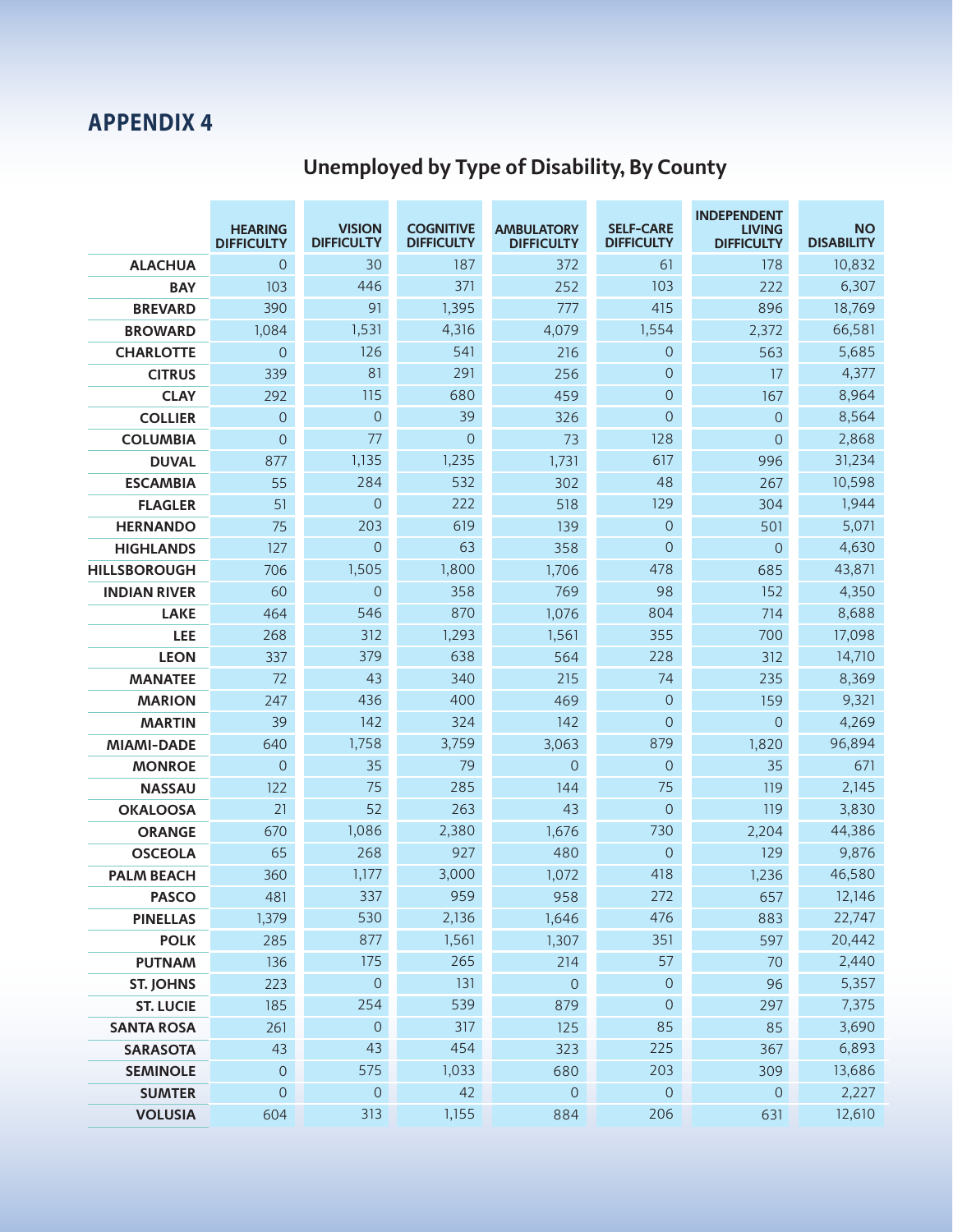|                     | <b>HEARING</b><br><b>DIFFICULTY</b> | <b>VISION</b><br><b>DIFFICULTY</b> | <b>COGNITIVE</b><br><b>DIFFICULTY</b> | <b>AMBULATORY</b><br><b>DIFFICULTY</b> | <b>SELF-CARE</b><br><b>DIFFICULTY</b> | <b>INDEPENDENT</b><br><b>LIVING</b><br><b>DIFFICULTY</b> | <b>NO</b><br><b>DISABILITY</b> |
|---------------------|-------------------------------------|------------------------------------|---------------------------------------|----------------------------------------|---------------------------------------|----------------------------------------------------------|--------------------------------|
| <b>ALACHUA</b>      | 1,119                               | 1,214                              | 5,048                                 | 4,774                                  | 2,200                                 | 3,985                                                    | 46,517                         |
| <b>BAY</b>          | 2,169                               | 1,235                              | 5,144                                 | 7,068                                  | 2,244                                 | 3,510                                                    | 19,399                         |
| <b>BREVARD</b>      | 4.042                               | 2,628                              | 10,653                                | 14,330                                 | 5,757                                 | 11,683                                                   | 68,209                         |
| <b>BROWARD</b>      | 6,931                               | 8,105                              | 27,365                                | 31,299                                 | 14,891                                | 30,631                                                   | 180,948                        |
| <b>CHARLOTTE</b>    | 1,786                               | 997                                | 4,626                                 | 5,607                                  | 3,030                                 | 5,024                                                    | 16,715                         |
| <b>CITRUS</b>       | 1,928                               | 1,355                              | 3,963                                 | 6,834                                  | 2,043                                 | 4,086                                                    | 15,586                         |
| <b>CLAY</b>         | 866                                 | 886                                | 5,048                                 | 5,486                                  | 2,670                                 | 4,119                                                    | 20,941                         |
| <b>COLLIER</b>      | 854                                 | 1,243                              | 2,544                                 | 3,435                                  | 1,477                                 | 2,496                                                    | 35,319                         |
| <b>COLUMBIA</b>     | 611                                 | 153                                | 2,523                                 | 2,246                                  | 728                                   | 1,335                                                    | 6,784                          |
| <b>DUVAL</b>        | 5,448                               | 6,829                              | 18,480                                | 24,265                                 | 8,650                                 | 17,134                                                   | 94,965                         |
| <b>ESCAMBIA</b>     | 1,698                               | 1,319                              | 5,883                                 | 9,081                                  | 3,316                                 | 7,279                                                    | 31,061                         |
| <b>FLAGLER</b>      | 540                                 | 853                                | 3,257                                 | 3,483                                  | 1,445                                 | 2,895                                                    | 12,367                         |
| <b>HERNANDO</b>     | 1,517                               | 1,183                              | 5,062                                 | 6,859                                  | 2,257                                 | 5,471                                                    | 21,118                         |
| <b>HIGHLANDS</b>    | 879                                 | 638                                | 2,195                                 | 3,209                                  | 1,824                                 | 2,645                                                    | 8,412                          |
| <b>HILLSBOROUGH</b> | 4,691                               | 8,324                              | 20,974                                | 26,199                                 | 9,943                                 | 21,297                                                   | 142,067                        |
| <b>INDIAN RIVER</b> | 1,350                               | 821                                | 2,106                                 | 3,440                                  | 600                                   | 1,689                                                    | 13,672                         |
| <b>LAKE</b>         | 2,587                               | 2,169                              | 5,761                                 | 5,800                                  | 2,448                                 | 5,070                                                    | 30,857                         |
| LEE                 | 3,784                               | 2,970                              | 11,599                                | 13,973                                 | 4,043                                 | 11,790                                                   | 72,766                         |
| <b>LEON</b>         | 664                                 | 940                                | 4,368                                 | 3,527                                  | 1,396                                 | 2,892                                                    | 37,984                         |
| <b>MANATEE</b>      | 1,532                               | 1,725                              | 6,021                                 | 7,365                                  | 2,573                                 | 4,940                                                    | 36,723                         |
| <b>MARION</b>       | 2,045                               | 2,723                              | 9,702                                 | 11,882                                 | 3,799                                 | 7,168                                                    | 33,933                         |
| <b>MARTIN</b>       | 1,215                               | 852                                | 2,374                                 | 2,842                                  | 936                                   | 2,555                                                    | 13,464                         |
| <b>MIAMI-DADE</b>   | 8,187                               | 13,338                             | 37,080                                | 40,523                                 | 17,920                                | 35,126                                                   | 336,495                        |
| <b>MONROE</b>       | 200                                 | 212                                | 1,081                                 | 1,056                                  | 329                                   | 961                                                      | 7,323                          |
| <b>NASSAU</b>       | 990                                 | 628                                | 1,907                                 | 2,315                                  | 577                                   | 1,457                                                    | 8,651                          |
| <b>OKALOOSA</b>     | 839                                 | 1,899                              | 4,807                                 | 5,576                                  | 1,621                                 | 3,964                                                    | 19,902                         |
| <b>ORANGE</b>       | 3,690                               | 4,745                              | 18,787                                | 23,346                                 | 8,932                                 | 18,777                                                   | 147,249                        |
| <b>OSCEOLA</b>      | 1,663                               | 2,973                              | 7,448                                 | 7,564                                  | 3,320                                 | 6,766                                                    | 39,189                         |
| <b>PALM BEACH</b>   | 5,282                               | 5,879                              | 18,538                                | 23,263                                 | 10,135                                | 18,651                                                   | 127,607                        |
| <b>PASCO</b>        | 3,868                               | 3,257                              | 13,000                                | 16,432                                 | 7,197                                 | 12,649                                                   | 54,934                         |
| <b>PINELLAS</b>     | 6,648                               | 6,647                              | 21,531                                | 28,188                                 | 11,030                                | 22,842                                                   | 95,465                         |
| <b>POLK</b>         | 4,436                               | 5,136                              | 12,027                                | 17,181                                 | 5,516                                 | 15,348                                                   | 75,217                         |
| <b>PUTNAM</b>       | 551                                 | 365                                | 2,228                                 | 3,185                                  | 1,013                                 | 2,349                                                    | 9,751                          |
| <b>ST. JOHNS</b>    | 721                                 | 530                                | 2,803                                 | 3,103                                  | 1,392                                 | 2,753                                                    | 25,903                         |
| <b>ST. LUCIE</b>    | 1,806                               | 2,950                              | 6,888                                 | 9,891                                  | 4,290                                 | 8,340                                                    | 33,552                         |
| <b>SANTA ROSA</b>   | 1,107                               | 865                                | 4,674                                 | 4,309                                  | 2,300                                 | 3,919                                                    | 19,056                         |
| <b>SARASOTA</b>     | 1,086                               | 1,491                              | 6,501                                 | 9,124                                  | 3,191                                 | 7,070                                                    | 36,120                         |
| <b>SEMINOLE</b>     | 3,490                               | 3,325                              | 9,229                                 | 7,388                                  | 3,998                                 | 9,164                                                    | 45,918                         |
| <b>SUMTER</b>       | 2,028                               | 821                                | 2,348                                 | 2,751                                  | 1,178                                 | 2,376                                                    | 10,782                         |
| <b>VOLUSIA</b>      | 2,598                               | 3,645                              | 12,340                                | 14,133                                 | 6,515                                 | 11,750                                                   | 66,625                         |

# **Not in Labor Force by Type of Disability, By County**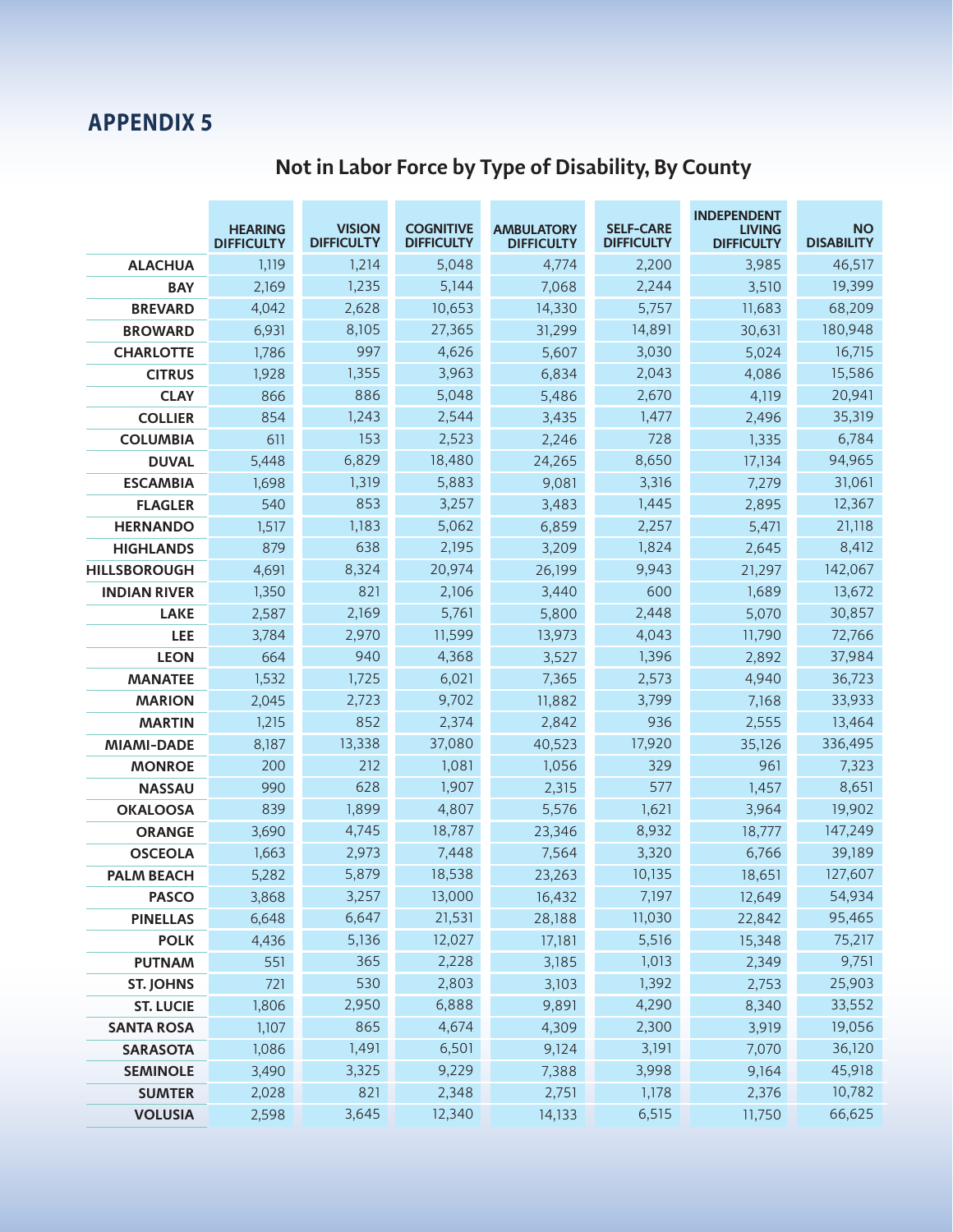### **APPENDIX 6. DISTRIBUTIONS OF PERCENTAGES – EMPLOYED, UNEMPLOYED, AND NOT IN THE LABOR FORCE FOR INDIVIDUALS WITH A DISABILITY**

To show the differences by county of these, each is shown in the Appendix. To summarize the statistics for each and to show the range, the percentages for each of the three categories of "Employed", "Unemployed", and "Not in Labor Force" are shown below with their summary statistics.

|                                     | <b>EMPLOYED</b> | <b>UNEMPLOYED</b> | <b>NOT IN</b><br><b>LABOR FORCE</b> |
|-------------------------------------|-----------------|-------------------|-------------------------------------|
| <b>Minimum</b>                      | 15.40%          | 0.60%             | 44.30%                              |
| Maximum                             | 47.90%          | 13.70%            | 78.10%                              |
| Median                              | 29.10%          | 6.30%             | 65.10%                              |
| Mean                                | 29.50%          | 6.10%             | 64.40%                              |
| <b>Standard</b><br><b>Deviation</b> | 7.42%           | 2.54%             | 7.57%                               |
| 90% CI                              | 17.3% to 41.7%  | 1.5% to 9.4%      | 50.5% to 76.4%                      |

#### **Summary Statistics**

One can see that there are substantial differences in the estimates of unemployment by county. With a range from 0.6 percent to 13.7 percent and with 90 percent of the observations within the 1.5 percent to 9.4 percent range, this indicates substantial variability.

#### **Summary Statistics for Unemployment Rate for Floridians with Disabilities for 40-County Florida**

|                                     | <b>EMPLOYED</b> |
|-------------------------------------|-----------------|
| Minimum                             | 2.6%            |
| Maximum                             | 36.9%           |
| Median                              | 17.7%           |
| Mean                                | 17.5%           |
| <b>Standard</b><br><b>Deviation</b> | 7.2%            |

The 90% confidence interval is 6.0% to 29.0 %.

Florida's overall unemployment rate was  $6.3$  percent in  $2014^{13}$ , with an average of  $603,000$ unemployed. The 90-percent confidence interval was from 5.9 to 6.6 percent.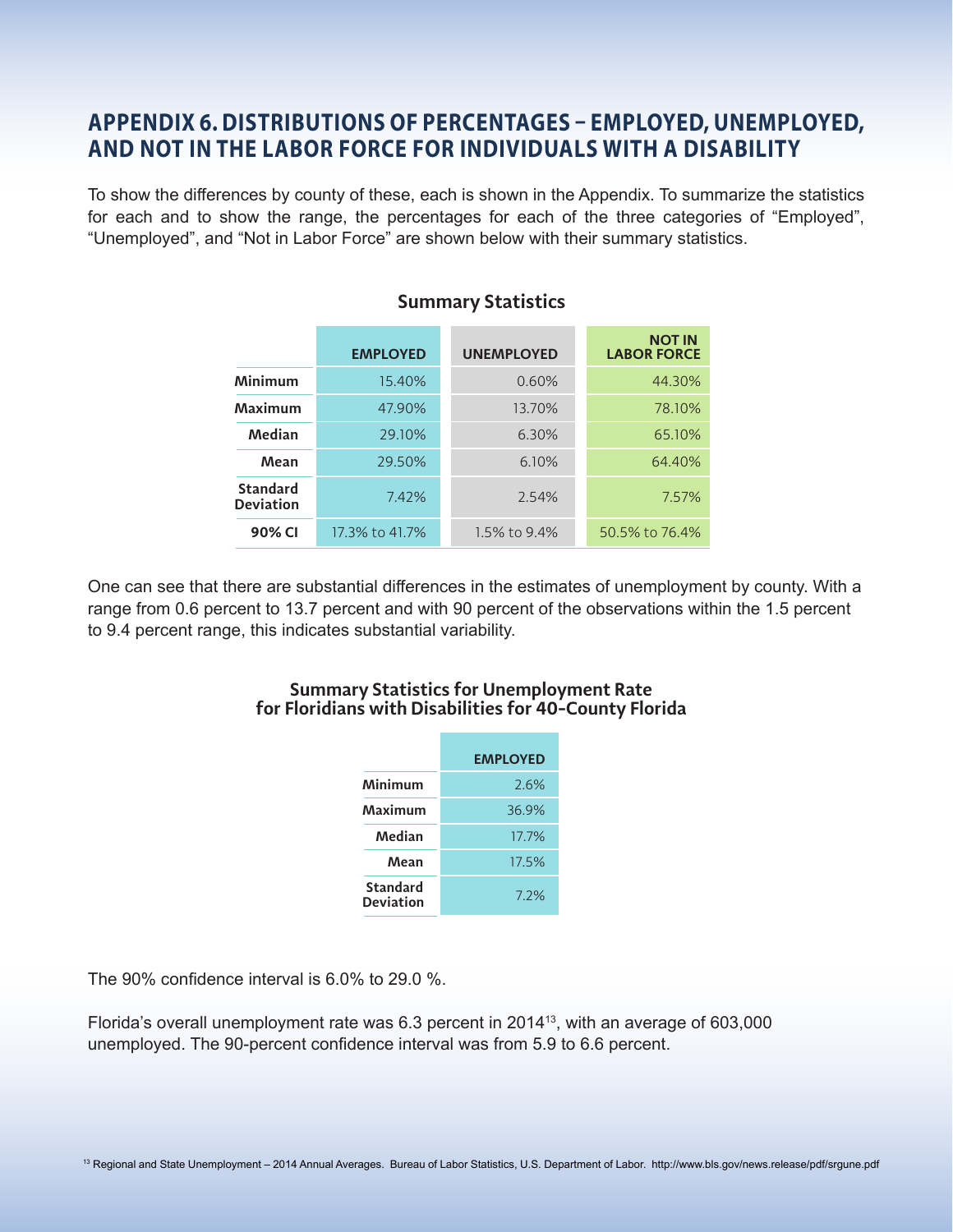# **APPENDIX 7. COHORT AND GRADUATION NUMBERS AND RATES BY COUNTY14**

|                                          |                 |                        |                | 2009-2010      |                      |                |                                                                          |                               |                   | 2010-2011            |                |                |            |                        | 2011-2012                  |                |                |                   |
|------------------------------------------|-----------------|------------------------|----------------|----------------|----------------------|----------------|--------------------------------------------------------------------------|-------------------------------|-------------------|----------------------|----------------|----------------|------------|------------------------|----------------------------|----------------|----------------|-------------------|
|                                          |                 | <b>WITH DISABILITY</b> |                |                | <b>NO DISABILITY</b> |                | <b>WITH DISABILITY</b><br><b>WITH DISABILITY</b><br><b>NO DISABILITY</b> |                               |                   | <b>NO DISABILITY</b> |                |                |            |                        |                            |                |                |                   |
|                                          | Cohort          | Grads                  | <b>Percent</b> | Cohort         | Grads                | Percent        | Cohort                                                                   | Grads                         | Percent           | Cohort               | Grads          | <b>Percent</b> | Cohort     | Grads                  | Percent                    | Cohort         | Grads          | <b>Percent</b>    |
| <b>ALACHUA</b>                           | 472             | 171                    | 36.2%          | 2,081          | 1,426                | 68.5%          | 463                                                                      | 180                           | 38.9%             | 1,999                | 1,381          | 69.1%          | 374        | 182                    | 48.7%                      | 1,816          | 1,322          | 72.8%             |
| <b>BAKER</b>                             | 36              | 13                     | 36.1%          | 361            | 243                  | 67.3%          | 33                                                                       | $\overline{\mathbf{1}}$       | 33.3%             | 333                  | 227            | 68.2%          | 38         | 19                     | 50.0%                      | 318            | 240            | 75.5%             |
| BAY                                      | 258<br>63       | 113<br>19              | 43.8%<br>30.2% | 1,753<br>211   | 1,278<br>123         | 72.9%<br>58.3% | 297<br>59                                                                | 125<br>22                     | 42.1%<br>37.3%    | 1,699<br>226         | 1,235          | 72.7%<br>67.3% | 246<br>38  | 130<br>17              | 52.8%<br>44.7%             | 1,710<br>180   | 1,311<br>123   | 76.7%<br>68.3%    |
| <b>BRADFORD</b><br><b>BREVARD</b>        | 815             | 394                    | 48.3%          | 5,249          | 4,496                | 85.7%          | 677                                                                      | 371                           | 54.8%             | 4,915                | 152<br>4,182   | 85.1%          | 660        | 424                    | 64.2%                      | 4,887          | 4,302          | 88.0%             |
| <b>BROWARD</b>                           | 1,782           | 728                    | 40.9%          | 19,354         | 14,565               | 75.3%          | 1,648                                                                    | 708                           | 43.0%             | 18,744               | 13,892         | 74.1%          | 1,491      | 770                    | 51.6%                      | 17,583         | 13,802         | 78.5%             |
| <b>CALHOUN</b>                           | 25              | 16                     | 64.0%          | 130            | 102                  | 78.5%          | 30                                                                       | 15                            | 50.0%             | 155                  | 122            | 78.7%          | 24         | 13                     | 54.2%                      | 117            | 96             | 82.1%             |
| <b>CHARLOTTE</b>                         | 323             | 179                    | 55.4%          | 1,295          | 1,009                | 77.9%          | 290                                                                      | 147                           | 50.7%             | 1,273                | 994            | 78.1%          | 186        | 121                    | 65.1%                      | 1,191          | 970            | 81.4%             |
| <b>CITRUS</b><br><b>CLAY</b>             | 265<br>547      | 101<br>293             | 38.1%<br>53.6% | 1,251<br>2,820 | 942<br>2,062         | 75.3%<br>73.1% | 182<br>489                                                               | 78<br>287                     | 42.9%<br>58.7%    | 1,117<br>2,820       | 890<br>2,175   | 79.7%<br>77.1% | 164<br>453 | 77<br>246              | 47.0%<br>54.3%             | 1,048<br>2,783 | 868<br>2,155   | 82.8%<br>77.4%    |
| <b>COLLIER</b>                           | 433             | 178                    | 41.1%          | 2,919          | 2,187                | 74.9%          | 405                                                                      | 196                           | 48.4%             | 2,740                | 2,085          | 76.1%          | 293        | 151                    | 51.5%                      | 2,629          | 2,141          | 81.4%             |
| COLUMBIA                                 | 140             | 26                     | 18.6%          | 701            | 477                  | 68.0%          | 121                                                                      | 31                            | 25.6%             | 637                  | 448            | 70.3%          | 100        | 31                     | 31.0%                      | 593            | 418            | 70.5%             |
| <b>DADE</b>                              | 3,083           | 1,447                  | 46.9%          | 24,855         | 17,640               | 71.0%          | 2,838                                                                    | 1,530                         | 53.9%             | 23,757               | 17,424         | 73.3%          | 1,738      | 897                    | 51.6%                      | 21,387         | 16,677         | 78.0%             |
| <b>DESOTO</b><br><b>DIXIE</b>            | 53<br>27        | 13<br>$\,$ 8 $\,$      | 24.5%<br>29.6% | 280<br>148     | 164<br>90            | 58.6%<br>60.8% | 36<br>38                                                                 | $\overline{\mathbf{1}}$<br>15 | 30.6%<br>39.5%    | 300<br> 4            | 201<br>79      | 67.0%<br>56.0% | 28<br>15   | 13<br>10               | 46.4%<br>66.7%             | 249<br>94      | 175<br>74      | 70.3%<br>78.7%    |
| <b>DUVAL</b>                             | 1,120           | 248                    | 22.1%          | 8,119          | 5,137                | 63.3%          | 1,081                                                                    | 315                           | 29.1%             | 7,457                | 5,087          | 68.2%          | 918        | 327                    | 35.6%                      | 7,063          | 5,076          | 71.9%             |
| <b>ESCAMBIA</b>                          | 633             | 145                    | 22.9%          | 3,056          | 1,900                | 62.2%          | 510                                                                      | 121                           | 23.7%             | 2,799                | 1,787          | 63.8%          | 384        | 88                     | 22.9%                      | 2,642          | 1,792          | 67.8%             |
| <b>FLAGLER</b>                           | 143             | 40                     | 28.0%          | 942            | 716                  | 76.0%          | 147                                                                      | 54                            | 36.7%             | 850                  | 645            | 75.9%          | 134        | 69                     | 51.5%                      | 928            | 725            | 78.1%             |
| <b>FRANKLIN</b><br><b>GADSDEN</b>        | 22<br>89        | 10<br>15               | 45.5%<br>16.9% | 68<br>409      | 42<br>198            | 61.8%<br>48.4% | 14<br>46                                                                 | $\overline{9}$<br>14          | 64.3%<br>30.4%    | 91<br>337            | 53<br>197      | 58.2%<br>58.5% | 14<br>46   | 6<br>$\overline{11}$   | 42.9%<br>23.9%             | 64<br>309      | 40<br>207      | 62.5%<br>67.0%    |
| <b>GILCHRIST</b>                         | 47              | 25                     | 53.2%          | 159            | 135                  | 84.9%          | 38                                                                       | 28                            | 73.7%             | 126                  | 103            | 81.7%          | 39         | 27                     | 69.2%                      | 146            | 132            | 90.4%             |
| <b>GLADES</b>                            | 23              | $\,$ 8 $\,$            | 34.8%          | 61             | 39                   | 63.9%          | 15                                                                       | $\overline{\mathbf{3}}$       | 20.0%             | 71                   | 38             | 53.5%          | 13         | 5                      | 38.5%                      | 58             | 41             | 70.7%             |
| <b>GULF</b>                              | 33              | 25                     | 75.8%          | 149            | 124                  | 83.2%          | 29                                                                       | 19                            | 65.5%             | 4                    | 113            | 80.1%          | 27         | 22                     | 81.5%                      | 136            | 116            | 85.3%             |
| <b>HAMILTON</b>                          | 26              | $\overline{4}$<br>31   | 15.4%<br>43.1% | 126<br>322     | 76<br>207            | 60.3%<br>64.3% | 13<br>63                                                                 | $\overline{2}$<br>28          | 15.4%<br>44.4%    | 124<br>272           | 87<br>192      | 70.2%          | $**$<br>58 | $\star\star$<br>19     | $\star\star\star$<br>32.8% | 103<br>258     | 58<br>182      | 56.3%             |
| <b>HARDEE</b><br><b>HENDRY</b>           | 72<br>88        | 39                     | 44.3%          | 523            | 383                  | 73.2%          | 84                                                                       | 44                            | 52.4%             | 448                  | 305            | 70.6%<br>68.1% | 65         | 32                     | 49.2%                      | 414            | 320            | 70.5%<br>77.3%    |
| <b>HERNANDO</b>                          | 278             | 120                    | 43.2%          | 1,627          | 1,190                | 73.1%          | 274                                                                      | 125                           | 45.6%             | 1,543                | 1,174          | 76.1%          | 205        | 94                     | 45.9%                      | 1,433          | 1,121          | 78.2%             |
| <b>HIGHLANDS</b>                         | 152             | 42                     | 27.6%          | 865            | 555                  | 64.2%          | 175                                                                      | 48                            | 27.4%             | 828                  | 556            | 67.1%          | 143        | 41                     | 28.7%                      | 754            | 516            | 68.4%             |
| HILLSBOROUGH                             | 2,063           | 743                    | 36.0%          | 13,016         | 9,317                | 71.6%          | 1,859                                                                    | 765                           | 41.2%             | 12,562               | 9,234          | 73.5%          | 1,766      | 771                    | 43.7%                      | 12,481         | 9,566          | 76.6%             |
| <b>HOLMES</b><br><b>INDIAN RIVER</b>     | 27<br>202       | $\overline{11}$<br>83  | 40.7%<br>41.1% | 203<br>1,358   | 168<br>964           | 82.8%<br>71.0% | 33<br>163                                                                | 19<br>77                      | 57.6%<br>47.2%    | 188<br>1,249         | 147<br>935     | 78.2%<br>74.9% | 35<br>122  | 16<br>69               | 45.7%<br>56.6%             | 189<br>1,082   | 147<br>905     | 77.8%<br>83.6%    |
| <b>JACKSON</b>                           | 116             | 38                     | 32.8%          | 527            | 400                  | 75.9%          | 93                                                                       | 24                            | 25.8%             | 437                  | 319            | 73.0%          | 72         | 25                     | 34.7%                      | 421            | 316            | 75.1%             |
| <b>JEFFERSON</b>                         | 18              | 3                      | 16.7%          | 53             | 27                   | 50.9%          | 17                                                                       | 5                             | 29.4%             | 66                   | 27             | 40.9%          | 13         | $\overline{2}$         | 15.4%                      | 48             | 24             | 50.0%             |
| <b>LAFAYETTE</b>                         | 13              | 8                      | 61.5%          | 67             | 57                   | 85.1%          | $^{\star\star}$                                                          | $\star\star$                  | $*** +$           | 72                   | 50             | 69.4%          | 10         | $\overline{4}$         | 40.0%                      | 69             | 48             | 69.6%             |
| LAKE<br>LEE                              | 482<br>828      | 183<br>291             | 38.0%<br>35.1% | 2,893<br>5,243 | 2,209<br>3,946       | 76.4%<br>75.3% | 400<br>744                                                               | 183<br>285                    | 45.8%<br>38.3%    | 2,562<br>5,204       | 2,050<br>3,813 | 80.0%<br>73.3% | 307<br>637 | 151<br>260             | 49.2%<br>40.8%             | 2,665<br>5,078 | 2,172<br>3,850 | 81.5%<br>75.8%    |
| <b>LEON</b>                              | 333             | 111                    | 33.3%          | 2,347          | 1,605                | 68.4%          | 321                                                                      | 144                           | 44.9%             | 2,165                | 1,557          | 71.9%          | 254        | 118                    | 46.5%                      | 2,134          | 1,585          | 74.3%             |
| LEVY                                     | 107             | 46                     | 43.0%          | 371            | 246                  | 66.3%          | 98                                                                       | 51                            | 52.0%             | 351                  | 223            | 63.5%          | 88         | 44                     | 50.0%                      | 283            | 224            | 79.2%             |
| LIBERTY                                  | 20              | $\overline{4}$         | 20.0%          | 90             | 60                   | 66.7%          | 24                                                                       | 8                             | 33.3%             | 90                   | 53             | 58.9%          | 10         | $\overline{4}$         | 40.0%                      | 85             | 57             | 67.1%             |
| <b>MADISON</b><br><b>MANATEE</b>         | 37<br>595       | $\,$ 8 $\,$<br>209     | 21.6%<br>35.1% | 203<br>2,641   | 127<br>1,988         | 62.6%<br>75.3% | 45<br>570                                                                | 16<br>224                     | 35.6%<br>39.3%    | 172<br>2,726         | 108<br>1,910   | 62.8%<br>70.1% | 21<br>376  | $\overline{11}$<br>187 | 52.4%<br>49.7%             | 145<br>2,347   | 99<br>1,888    | 68.3%<br>80.4%    |
| <b>MARION</b>                            | 540             | 161                    | 29.8%          | 2,852          | 1,968                | 69.0%          | 454                                                                      | 163                           | 35.9%             | 2,743                | 2,068          | 75.4%          | 384        | 164                    | 42.7%                      | 2,723          | 2,174          | 79.8%             |
| <b>MARTIN</b>                            | 222             | 116                    | 52.3%          | 1,422          | 1,125                | 79.1%          | 205                                                                      | 124                           | 60.5%             | 1,309                | 1,123          | 85.8%          | 180        | 110                    | 61.1%                      | 1,329          | 1,171          | 88.1%             |
| <b>MONROE</b>                            | 115             | 43                     | 37.4%          | 555            | 434                  | 78.2%          | 123                                                                      | 49                            | 39.8%             | 610                  | 438            | 71.8%          | 106        | 43                     | 40.6%                      | 586            | 432            | 73.7%             |
| <b>NASSAU</b>                            | 118<br>302      | 61<br>183              | 51.7%<br>60.6% | 807<br>1,902   | 646<br>1,716         | 80.0%<br>90.2% | 112<br>249                                                               | 59<br>157                     | 52.7%<br>63.1%    | 775<br>1,874         | 650<br>1,637   | 83.9%<br>87.4% | 73<br>239  | 52<br>149              | 71.2%<br>62.3%             | 717<br>1,816   | 651<br>1,563   | 90.8%<br>86.1%    |
| <b>OKALOOSA</b><br><b>OKEECHOBEE</b>     | 90              | 26                     | 28.9%          | 414            | 269                  | 65.0%          | 89                                                                       | 31                            | 34.8%             | 428                  | 289            | 67.5%          | 84         | 34                     | 40.5%                      | 371            | 234            | 63.1%             |
| <b>ORANGE</b>                            | 1,717           | 805                    | 46.9%          | 10,907         | 8,258                | 75.7%          | 1,724                                                                    | 787                           | 45.6%             | 11,560               | 8,704          | 75.3%          | 1,554      | 768                    | 49.4%                      | 11,392         | 8,797          | 77.2%             |
| <b>OSCEOLA</b>                           | 509             | 206                    | 40.5%          | 3,390          | 2,747                | 81.0%          | 509                                                                      | 251                           | 49.3%             | 3,394                | 2,719          | 80.1%          | 415        | 206                    | 49.6%                      | 3,275          | 2,655          | 81.1%             |
| <b>PALM BEACH</b>                        | 1,772           | 829                    | 46.8%          | 12,089         | 9,540                | 78.9%          | 1,639                                                                    | 867                           | 52.9%             | 11,989               | 9,261          | 77.2%          | 1,433      | 781                    | 54.5%                      | 11,641         | 9,288          | 79.8%             |
| PASCO<br><b>PINELLAS</b>                 | 834<br>1,438    | 335<br>532             | 40.2%<br>37.0% | 4,283<br>7,977 | 3,101<br>5,568       | 72.4%<br>69.8% | 737<br>1,240                                                             | 357<br>440                    | 48.4%<br>35.5%    | 4,247<br>7,733       | 3,180<br>5,406 | 74.9%<br>69.9% | 620<br>888 | 297<br>374             | 47.9%<br>42.1%             | 3,890<br>7,178 | 3,158<br>5,430 | 81.2%<br>75.6%    |
| POLK                                     | 1,143           | 370                    | 32.4%          | 5,967          | 4,103                | 68.8%          | 897                                                                      | 339                           | 37.8%             | 5,784                | 4,096          | 70.8%          | 832        | 303                    | 36.4%                      | 5,471          | 3,959          | 72.4%             |
| <b>PUTNAM</b>                            | 184             | 40                     | 21.7%          | 690            | 464                  | 67.2%          | 138                                                                      | 37                            | 26.8%             | 655                  | 464            | 70.8%          | 123        | 39                     | 31.7%                      | 617            | 397            | 64.3%             |
| <b>ST. JOHNS</b>                         | 262             | 136                    | 51.9%          | 1,972          | 1,738                | 88.1%          | 254                                                                      | 157                           | 61.8%             | 1,989                | 1,767          | 88.8%          | 258        | 147                    | 57.0%                      | 2,076          | 1,860          | 89.6%             |
| <b>ST. LUCIE</b><br><b>SANTA ROSA</b>    | 396<br>289      | 150<br>124             | 37.9%<br>42.9% | 2,797<br>1,919 | 1,884<br>1,525       | 67.4%<br>79.5% | 351<br>215                                                               | 129<br>104                    | 36.8%<br>48.4%    | 2,612<br>1,770       | 1,810<br>1,440 | 69.3%<br>81.4% | 255<br>193 | 110<br>78              | 43.1%<br>40.4%             | 2,497<br>1,774 | 1,834<br>1,440 | 73.4%<br>81.2%    |
| <b>SARASOTA</b>                          | 589             | 255                    | 43.3%          | 2,899          | 2,235                | 77.1%          | 556                                                                      | 245                           | 44.1%             | 2,834                | 2,152          | 75.9%          | 403        | 220                    | 54.6%                      | 2,768          | 2,252          | 81.4%             |
| <b>SEMINOLE</b>                          | 585             | 315                    | 53.8%          | 4,871          | 3,930                | 80.7%          | 617                                                                      | 336                           | 54.5%             | 4,743                | 3,886          | 81.9%          | 548        | 304                    | 55.5%                      | 4,652          | 3,874          | 83.3%             |
| <b>SUMTER</b>                            | 86              | 31                     | 36.0%          | 471            | 378                  | 80.3%          | 72                                                                       | 33                            | 45.8%             | 458                  | 366            | 79.9%          | 58         | 25                     | 43.1%                      | 457            | 375            | 82.1%             |
| SUWANNEE                                 | 61<br>45        | 9<br>15                | 14.8%<br>33.3% | 422<br>185     | 250<br>118           | 59.2%<br>63.8% | 44<br>39                                                                 | $\,$ 8<br>$\overline{11}$     | 18.2%<br>28.2%    | 403<br>200           | 235<br>135     | 58.3%<br>67.5% | 36<br>22   | 13<br>$\sqrt{6}$       | 36.1%<br>27.3%             | 386<br>167     | 238<br>114     | 61.7%<br>68.3%    |
| <b>TAYLOR</b><br><b>UNION</b>            | 26              | $\overline{7}$         | 26.9%          | 156            | 110                  | 70.5%          | 29                                                                       | 12                            | 41.4%             | 142                  | 114            | 80.3%          | 28         | 10                     | 35.7%                      | 141            | 109            | 77.3%             |
| <b>VOLUSIA</b>                           | 963             | 328                    | 34.1%          | 4,563          | 3,203                | 70.2%          | 954                                                                      | 345                           | 36.2%             | 4,195                | 2,849          | 67.9%          | 741        | 316                    | 42.6%                      | 4,087          | 2,908          | 71.2%             |
| <b>WAKULLA</b>                           | 43              | 13                     | 30.2%          | 331            | 232                  | 70.1%          | 64                                                                       | 39                            | 60.9%             | 300                  | 233            | 77.7%          | 63         | 42                     | 66.7%                      | 275            | 196            | 71.3%             |
| <b>WALTON</b>                            | 51              | 21                     | 41.2%          | 465            | 362                  | 77.8%          | 53                                                                       | 27                            | 50.9%             | 424                  | 327            | 77.1%          | 54         | 24                     | 44.4%                      | 421            | 330            | 78.4%             |
| <b>WASHINGTON</b><br><b>DEAF/BLIND</b>   | 38<br>81        | 16<br>44               | 42.1%<br>54.3% | 260            | 207                  | 79.6%          | 39<br>84                                                                 | 14<br>54                      | 35.9%<br>64.3%    | 239                  | 177            | 74.1%          | 41<br>65   | 26<br>24               | 63.4%<br>36.9%             | 229            | 166            | 72.5%             |
| <b>WASH SPECIAL</b>                      | 11              | $\mathsf{O}\xspace$    | 0.0%           | 21             | $\,0\,$              | $0.0\%$        | $\star\star$                                                             | $^{\star\star}$               | $\star\star\star$ | 22                   | $\mathbf{1}$   | 4.5%           | **         | $\star\star$           | $\star\star\star$          | $\star\star$   | $\star\star$   | $\star\star\star$ |
| <b>FL VIRTUAL</b>                        |                 |                        |                |                |                      |                |                                                                          |                               |                   |                      |                |                |            |                        |                            | $\star\star$   | $\star\star$   | $\star\star\star$ |
| <b>FAU LAB SCH</b>                       |                 |                        |                | 14             | 14                   | 100.0%         |                                                                          |                               |                   | 30                   | 30             | 100.0%         |            |                        |                            | 24             | 24             | 100.0%            |
| <b>FSU LAB SCH</b>                       | $^{\star\star}$ | $\pm\pm$               | $***$          | 138            | 134                  | 97.1%          | $^{\star\star}$                                                          | $\star\star$                  | $***$             | 127                  | 125            | 98.4%          | 12         | 12                     | 100.0%                     | 125            | 123            | 98.4%             |
| <b>FAMU LAB SCH</b><br><b>UF LAB SCH</b> | $\star\star$    | $\star\star$           | $*** +$        | 37<br>106      | 35<br>103            | 94.6%<br>97.2% | $^{\star\star}$                                                          | $\star\star$                  | $\star\star\star$ | 41<br>106            | 39<br>102      | 95.1%<br>96.2% | $**$       | $\star\star$           | $\star\star\star$          | 33<br>108      | 27<br>102      | 81.8%<br>94.4%    |
|                                          |                 |                        |                |                |                      |                |                                                                          |                               |                   |                      |                |                |            |                        |                            |                |                |                   |

# **Graduation Rates by District**

14 Data downloaded from the Florida Department of Education PK-20 Education Information Portal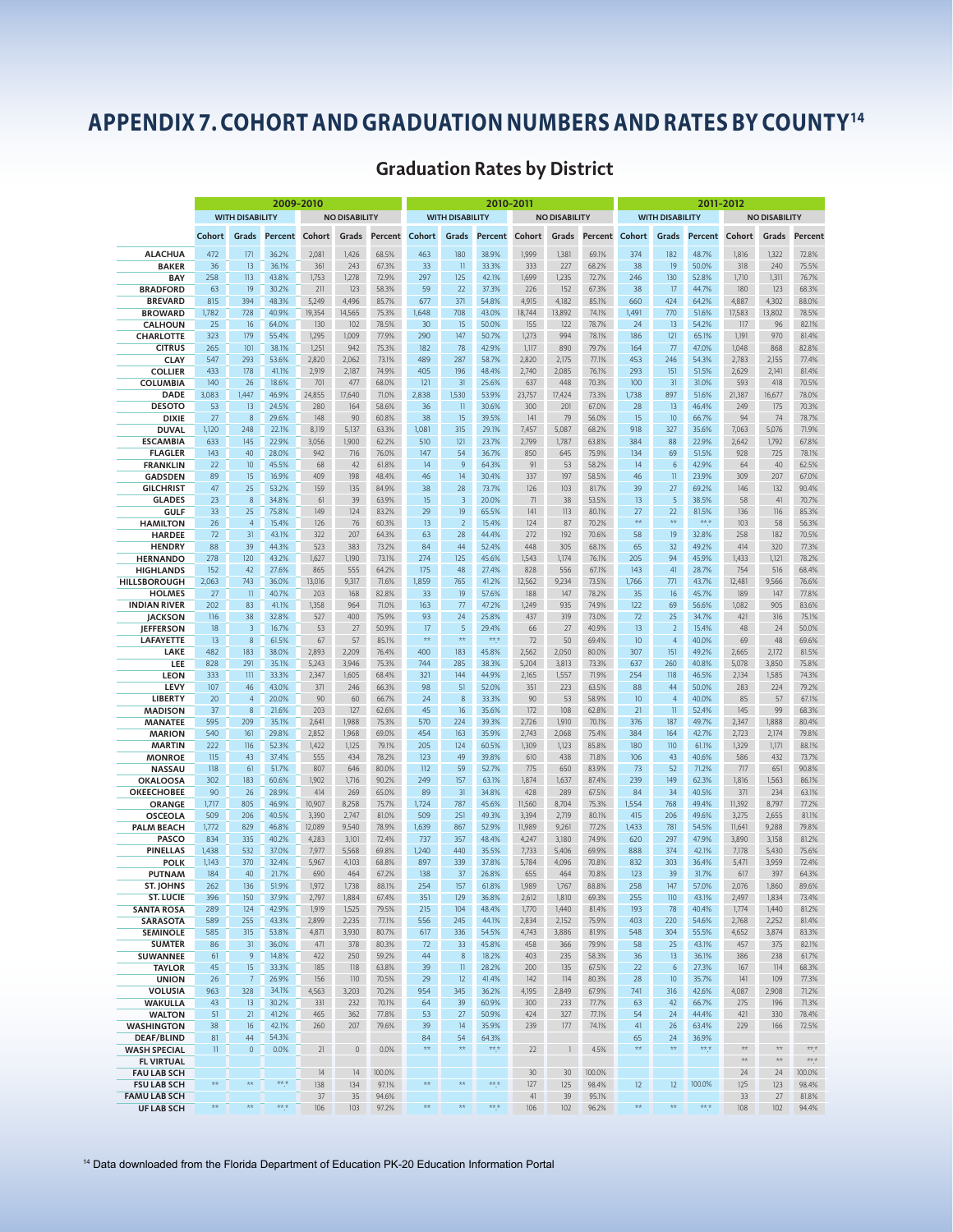|                                        | 2012-2013<br>2013-2014 |                        |                   |                 |                      |                   |                 |                        |                   |                 |                      |                |  |
|----------------------------------------|------------------------|------------------------|-------------------|-----------------|----------------------|-------------------|-----------------|------------------------|-------------------|-----------------|----------------------|----------------|--|
|                                        |                        | <b>WITH DISABILITY</b> |                   |                 | <b>NO DISABILITY</b> |                   |                 | <b>WITH DISABILITY</b> |                   |                 | <b>NO DISABILITY</b> |                |  |
|                                        | Cohort                 | Grads                  | Percent           | Cohort          | Grads                | <b>Percent</b>    | Cohort          | Grads                  | Percent           | Cohort          | Grads                | Percent        |  |
| <b>ALACHUA</b>                         | 385                    | 208                    | 54.0%             | 1,717           | 1,319                | 76.8%             | 354             | 177                    | 50.0%             | 1,706           | 1,310                | 76.8%          |  |
| <b>BAKER</b>                           | 33                     | 17                     | 51.5%             | 300             | 223                  | 74.3%             | 34              | 23                     | 67.6%             | 309             | 235                  | 76.1%          |  |
| BAY                                    | 252                    | 116                    | 46.0%             | 1,586           | 1,226                | 77.3%             | 233             | 110                    | 47.2%             | 1,654           | 1,226                | 74.1%          |  |
| <b>BRADFORD</b>                        | 41                     | 14                     | 34.1%             | 156             | 119                  | 76.3%             | 45              | 26                     | 57.8%             | 164             | 123                  | 75.0%          |  |
| <b>BREVARD</b><br><b>BROWARD</b>       | 618<br>1,781           | 399<br>941             | 64.6%<br>52.8%    | 4,861<br>18,067 | 4,389<br>13,996      | 90.3%<br>77.5%    | 650<br>1,724    | 410<br>905             | 63.1%<br>52.5%    | 4,675<br>17,509 | 4,161<br>13,362      | 89.0%<br>76.3% |  |
| <b>CALHOUN</b>                         | 33                     | 22                     | 66.7%             | 137             | 115                  | 83.9%             | 27              | 17                     | 63.0%             | 103             | 88                   | 85.4%          |  |
| <b>CHARLOTTE</b>                       | 230                    | 133                    | 57.8%             | 1,233           | 971                  | 78.8%             | 228             | 125                    | 54.8%             | 1,296           | 1,037                | 80.0%          |  |
| <b>CITRUS</b>                          | 150                    | 86                     | 57.3%             | 1,029           | 858                  | 83.4%             | 148             | 60                     | 40.5%             | 986             | 813                  | 82.5%          |  |
| <b>CLAY</b>                            | 440                    | 243                    | 55.2%             | 2,482           | 2,034                | 82.0%             | 376             | 236                    | 62.8%             | 2,622           | 2,166                | 82.6%          |  |
| <b>COLLIER</b>                         | 399                    | 242                    | 60.7%             | 2,756           | 2,324                | 84.3%             | 391             | 255                    | 65.2%             | 2,658           | 2,248                | 84.6%          |  |
| <b>COLUMBIA</b>                        | 100                    | 42                     | 42.0%<br>64.1%    | 586             | 409<br>18,040        | 69.8%             | 108             | 45                     | 41.7%<br>64.0%    | 600             | 387                  | 64.5%<br>78.0% |  |
| <b>DADE</b><br><b>DESOTO</b>           | 2,706<br>41            | 1,735<br>18            | 43.9%             | 22,916<br>277   | 178                  | 78.7%<br>64.3%    | 2,728<br>31     | 1,746<br>16            | 51.6%             | 23,698<br>241   | 18,492<br>150        | 62.2%          |  |
| DIXIE                                  | 29                     | 15                     | 51.7%             | 119             | 107                  | 89.9%             | 19              | 15                     | 78.9%             | 96              | 86                   | 89.6%          |  |
| <b>DUVAL</b>                           | 856                    | 369                    | 43.1%             | 7,057           | 5,338                | 75.6%             | 900             | 473                    | 52.6%             | 7,228           | 5,544                | 76.7%          |  |
| <b>ESCAMBIA</b>                        | 441                    | 140                    | 31.7%             | 2,674           | 1,859                | 69.5%             | 369             | 121                    | 32.8%             | 2,458           | 1,749                | 71.2%          |  |
| <b>FLAGLER</b>                         | 118                    | 55                     | 46.6%             | 906             | 732                  | 80.8%             | 113             | 55                     | 48.7%             | 856             | 699                  | 81.7%          |  |
| <b>FRANKLIN</b>                        | 18                     | 13                     | 72.2%             | 62              | 34                   | 54.8%             | 14              | $\mathbf{1}$           | 78.6%             | 69              | 47                   | 68.1%          |  |
| <b>GADSDEN</b><br><b>GILCHRIST</b>     | 45<br>43               | 18<br>36               | 40.0%<br>83.7%    | 257<br>113      | 158<br>104           | 61.5%<br>92.0%    | 42<br>31        | $\mathbf{1}$<br>27     | 26.2%<br>87.1%    | 315<br>143      | 189<br>139           | 60.0%<br>97.2% |  |
| <b>GLADES</b>                          | 11                     | 5                      | 45.5%             | 65              | 42                   | 64.6%             | 10              | 5                      | 50.0%             | 64              | 40                   | 62.5%          |  |
| <b>GULF</b>                            | 25                     | 17                     | 68.0%             | 122             | 109                  | 89.3%             | 19              | 8                      | 42.1%             | 116             | 97                   | 83.6%          |  |
| <b>HAMILTON</b>                        | $\star\star$           | $\star\star$           | $*** +$           | 101             | 60                   | 59.4%             | $\overline{11}$ | 6                      | 54.5%             | 73              | 60                   | 82.2%          |  |
| <b>HARDEE</b>                          | 58                     | 25                     | 43.1%             | 272             | 190                  | 69.9%             | 55              | 25                     | 45.5%             | 306             | 207                  | 67.6%          |  |
| <b>HENDRY</b>                          | 83                     | 40                     | 48.2%             | 483             | 344                  | 71.2%             | 64              | 40                     | 62.5%             | 422             | 288                  | 68.2%          |  |
| <b>HERNANDO</b>                        | 201                    | 84                     | 41.8%             | 1,542           | 1,208                | 78.3%             | 237             | 128                    | 54.0%             | 1,577           | 1,264                | 80.2%          |  |
| <b>HIGHLANDS</b><br>HILLSBOROUGH       | 120<br>1,852           | 34<br>934              | 28.3%<br>50.4%    | 769<br>12,682   | 515<br>9,841         | 67.0%<br>77.6%    | 137<br>1,821    | 48<br>924              | 35.0%<br>50.7%    | 737<br>12,496   | 508<br>9,596         | 68.9%<br>76.8% |  |
| <b>HOLMES</b>                          | 30                     | 18                     | 60.0%             | 212             | 171                  | 80.7%             | 22              | 8                      | 36.4%             | 189             | 143                  | 75.7%          |  |
| <b>INDIAN RIVER</b>                    | 131                    | 82                     | 62.6%             | 1,177           | 966                  | 82.1%             | 129             | 86                     | 66.7%             | 1,225           | 985                  | 80.4%          |  |
| <b>JACKSON</b>                         | 67                     | 30                     | 44.8%             | 421             | 322                  | 76.5%             | 57              | 28                     | 49.1%             | 429             | 313                  | 73.0%          |  |
| <b>IEFFERSON</b>                       | 17                     | $\circ$                | 0.0%              | 57              | 26                   | 45.6%             | $\star\star$    | $\pm\pm$               | $***$ *           | 54              | 34                   | 63.0%          |  |
| <b>LAFAYETTE</b>                       | $\star\star$           | $\star\star$           | $***$ *           | 72              | 66                   | 91.7%             | $\star\star$    | $\pm\pm$               | $***$ *           | 68              | 56                   | 82.4%          |  |
| LAKE                                   | 384                    | 215                    | 56.0%             | 2,692           | 2,192                | 81.4%             | 392             | 234                    | 59.7%             | 2,553           | 2,021                | 79.2%          |  |
| LEE<br><b>LEON</b>                     | 775<br>265             | 362<br>136             | 46.7%<br>51.3%    | 5,237<br>1,784  | 4,109<br>1,441       | 78.5%<br>80.8%    | 728<br>215      | 381<br>130             | 52.3%<br>60.5%    | 5,109<br>1,808  | 4,008<br>1,560       | 78.4%<br>86.3% |  |
| LEVY                                   | 92                     | 58                     | 63.0%             | 296             | 244                  | 82.4%             | 87              | 48                     | 55.2%             | 337             | 245                  | 72.7%          |  |
| <b>LIBERTY</b>                         | 17                     | 4                      | 23.5%             | 73              | 58                   | 79.5%             | 16              | 9                      | 56.3%             | 78              | 58                   | 74.4%          |  |
| <b>MADISON</b>                         | 34                     | 12                     | 35.3%             | 152             | 107                  | 70.4%             | 23              | 13                     | 56.5%             | 162             | 127                  | 78.4%          |  |
| <b>MANATEE</b>                         | 447                    | 228                    | 51.0%             | 2,630           | 2,134                | 81.1%             | 465             | 229                    | 49.2%             | 2,504           | 2,019                | 80.6%          |  |
| <b>MARION</b>                          | 405                    | 210                    | 51.9%             | 2,700           | 2,173                | 80.5%             | 442             | 249                    | 56.3%             | 2,601           | 2,121                | 81.5%          |  |
| <b>MARTIN</b>                          | 181<br>94              | 129<br>43              | 71.3%<br>45.7%    | 1,275<br>509    | 1,148<br>387         | 90.0%<br>76.0%    | 186<br>105      | 139<br>54              | 74.7%<br>51.4%    | 1,328<br>519    | 1,206<br>400         | 90.8%<br>77.1% |  |
| <b>MONROE</b><br><b>NASSAU</b>         | 95                     | 70                     | 73.7%             | 709             | 661                  | 93.2%             | 92              | 59                     | 64.1%             | 772             | 718                  | 93.0%          |  |
| <b>OKALOOSA</b>                        | 230                    | 142                    | 61.7%             | 1,820           | 1,554                | 85.4%             | 238             | 135                    | 56.7%             | 1,878           | 1,611                | 85.8%          |  |
| <b>OKEECHOBEE</b>                      | 100                    | 41                     | 41.0%             | 346             | 240                  | 69.4%             | 79              | 34                     | 43.0%             | 359             | 234                  | 65.2%          |  |
| <b>ORANGE</b>                          | 1,676                  | 911                    | 54.4%             | 11,597          | 9,158                | 79.0%             | 1,639           | 850                    | 51.9%             | 11,849          | 9,208                | 77.7%          |  |
| <b>OSCEOLA</b>                         | 512                    | 279                    | 54.5%             | 3,673           | 2,988                | 81.4%             | 476             | 282                    | 59.2%             | 3,771           | 3,032                | 80.4%          |  |
| <b>PALM BEACH</b>                      | 1,749                  | 941                    | 53.8%             | 12.165          | 9,678                | 79.6%<br>80.3%    | 1,726           | 1,029                  | 59.6%<br>62.6%    | 12,198          | 9,811                | 80.4%          |  |
| <b>PASCO</b><br><b>PINELLAS</b>        | 763<br>1,008           | 398<br>403             | 52.2%<br>40.0%    | 4,144<br>7,277  | 3,328<br>5,553       | 76.3%             | 681<br>864      | 426<br>427             | 49.4%             | 4,185<br>6,852  | 3,438<br>5,456       | 82.2%<br>79.6% |  |
| <b>POLK</b>                            | 874                    | 374                    | 42.8%             | 5,854           | 4,294                | 73.4%             | 770             | 324                    | 42.1%             | 5,599           | 4,070                | 72.7%          |  |
| <b>PUTNAM</b>                          | 121                    | 35                     | 28.9%             | 623             | 398                  | 63.9%             | 133             | 44                     | 33.1%             | 578             | 370                  | 64.0%          |  |
| <b>ST. JOHNS</b>                       | 295                    | 190                    | 64.4%             | 2,188           | 1,963                | 89.7%             | 262             | 165                    | 63.0%             | 2,246           | 2,038                | 90.7%          |  |
| <b>ST. LUCIE</b>                       | 350                    | 144                    | 41.1%             | 2,782           | 1,976                | 71.0%             | 356             | 206                    | 57.9%             | 2,601           | 1,958                | 75.3%          |  |
| <b>SANTA ROSA</b>                      | 196                    | 95                     | 48.5%             | 1,738           | 1,431                | 82.3%             | 175             | 93                     | 53.1%             | 1,747           | 1,499                | 85.8%          |  |
| <b>SARASOTA</b><br><b>SEMINOLE</b>     | 428<br>559             | 226<br>362             | 52.8%<br>64.8%    | 2,919<br>4,640  | 2,323<br>3,997       | 79.6%<br>86.1%    | 432<br>534      | 273<br>331             | 63.2%<br>62.0%    | 2,687<br>4,471  | 2,262<br>3,926       | 84.2%<br>87.8% |  |
| <b>SUMTER</b>                          | 80                     | 39                     | 48.8%             | 437             | 367                  | 84.0%             | 70              | 40                     | 57.1%             | 441             | 386                  | 87.5%          |  |
| SUWANNEE                               | 45                     | $\mathbf{1}$           | 24.4%             | 343             | 220                  | 64.1%             | 31              | 9                      | 29.0%             | 319             | 259                  | 81.2%          |  |
| <b>TAYLOR</b>                          | 28                     | 10                     | 35.7%             | 169             | 113                  | 66.9%             | 38              | 10                     | 26.3%             | 176             | 96                   | 54.5%          |  |
| <b>UNION</b>                           | 15                     | 9                      | 60.0%             | 147             | 119                  | 81.0%             | 15              | 5                      | 33.3%             | 142             | 125                  | 88.0%          |  |
| <b>VOLUSIA</b>                         | 847                    | 366                    | 43.2%             | 3,990           | 2,924                | 73.3%             | 814             | 384                    | 47.2%             | 4,005           | 3,019                | 75.4%          |  |
| <b>WAKULLA</b>                         | 52                     | 32                     | 61.5%             | 252             | 208                  | 82.5%             | 58              | 28                     | 48.3%             | 280             | 226                  | 80.7%          |  |
| <b>WALTON</b>                          | 51                     | 19                     | 37.3%             | 427             | 352<br>164           | 82.4%             | 46              | 25                     | 54.3%             | 448             | 313                  | 69.9%          |  |
| <b>WASHINGTON</b><br><b>DEAF/BLIND</b> | 36<br>74               | 20<br>32               | 55.6%<br>43.2%    | 223<br>17       | 8                    | 73.5%<br>47.1%    | 39<br>19        | 20<br>6                | 51.3%<br>31.6%    | 230<br>37       | 158<br>23            | 68.7%<br>62.2% |  |
| <b>WASH SPECIAL</b>                    | $\star\star$           | $\star\star$           | $\star\star\star$ | $\star\star$    | $\star\star$         | $**$              |                 |                        |                   | $\star\star$    | $\star\star$         | $***$ $*$      |  |
| <b>FL VIRTUAL</b>                      |                        |                        |                   | $\star\star$    | $\star\star$         | $\star\star\star$ | 16              | $\mathbf{1}$           | 68.8%             | 454             | 341                  | 75.1%          |  |
| <b>FAU LAB SCH</b>                     |                        |                        |                   | 29              | 29                   | 100.0%            |                 |                        |                   | 75              | 75                   | 100.0%         |  |
| <b>FSU LAB SCH</b>                     | $^{\star\star}$        | $\star\star$           | $\star\star\star$ | 162             | 158                  | 97.5%             | 13              | 13                     | 100.0%            | 137             | 119                  | 86.9%          |  |
| <b>FAMU LAB SCH</b>                    |                        |                        |                   | 42              | 39                   | 92.9%             |                 |                        |                   | 30              | 23                   | 76.7%          |  |
| <b>UF LAB SCH</b>                      | $\overline{11}$        | 10                     | 90.9%             | 108             | 103                  | 95.4%             | $^{\star\star}$ | $\star\star$           | $\star\star\star$ | 101             | 98                   | 97.0%          |  |